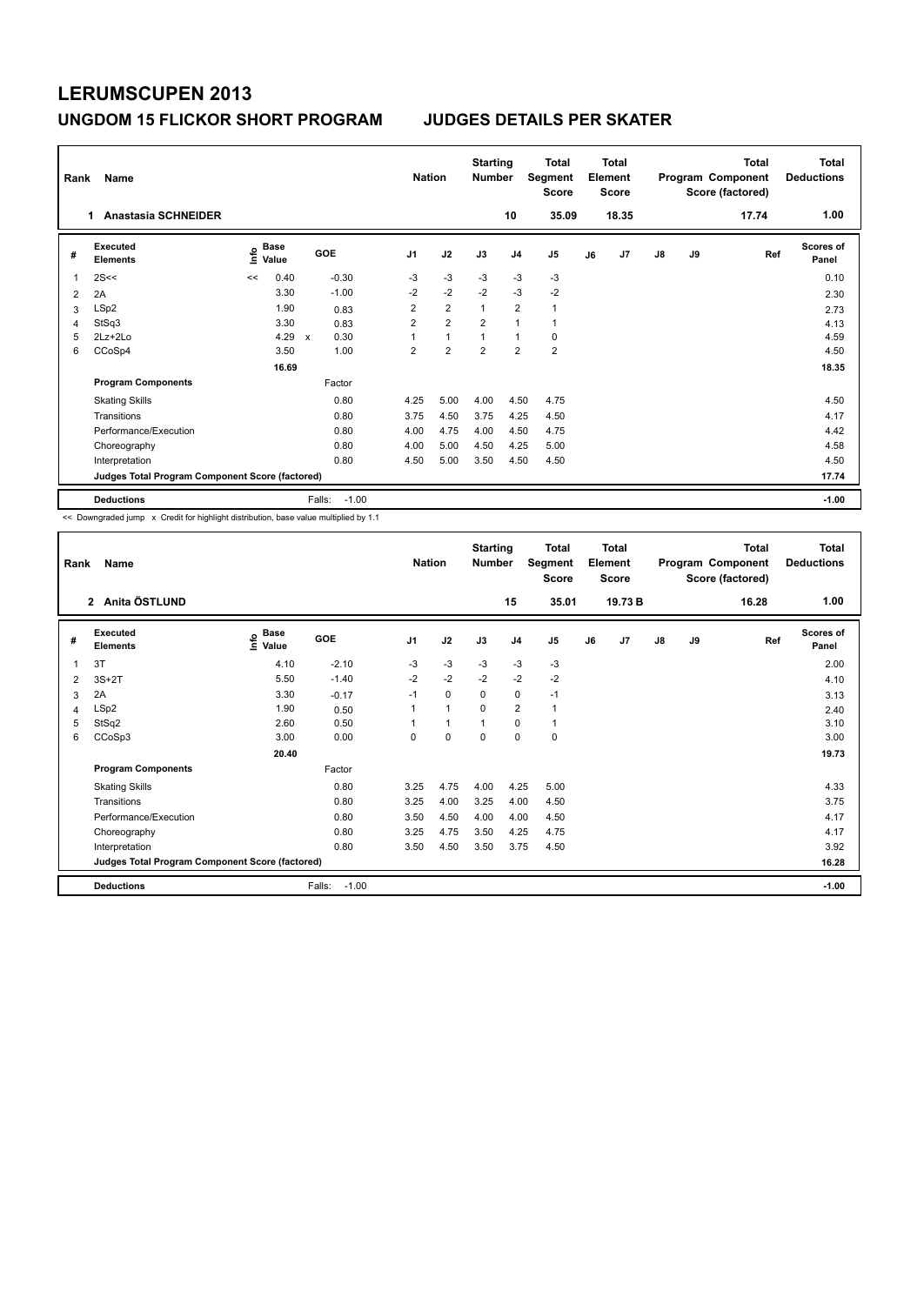| Rank           | Name                                                                 |                              |                              | <b>Nation</b>     |                             | <b>Starting</b><br>Number        |                             | <b>Total</b><br>Segment<br><b>Score</b> |    | <b>Total</b><br>Element<br><b>Score</b> |    |    | <b>Total</b><br>Program Component<br>Score (factored) | <b>Total</b><br><b>Deductions</b> |
|----------------|----------------------------------------------------------------------|------------------------------|------------------------------|-------------------|-----------------------------|----------------------------------|-----------------------------|-----------------------------------------|----|-----------------------------------------|----|----|-------------------------------------------------------|-----------------------------------|
|                | 3 Cassandra JOHANSSON                                                |                              |                              |                   |                             |                                  | 28                          | 32.23                                   |    | 20.43 B                                 |    |    | 13.80                                                 | 2.00                              |
| #              | <b>Executed</b><br><b>Elements</b>                                   | e Base<br>E Value            | GOE                          | J1                | J2                          | J3                               | J <sub>4</sub>              | J5                                      | J6 | J7                                      | J8 | J9 | Ref                                                   | Scores of<br>Panel                |
| 1              | $3S+2T$                                                              | 5.50                         | $-0.70$                      | $-1$              | $-1$                        | $-1$                             | $-1$                        | $-1$                                    |    |                                         |    |    |                                                       | 4.80                              |
| $\overline{2}$ | 3Lo                                                                  | 5.10                         | $-2.10$                      | $-3$              | $-3$                        | $-3$                             | $-3$                        | $-3$                                    |    |                                         |    |    |                                                       | 3.00                              |
| 3              | LSp2                                                                 | 1.90                         | 0.33                         | $\mathbf{1}$      | $\mathbf{1}$                | $\Omega$                         | $\mathbf{1}$                | 0                                       |    |                                         |    |    |                                                       | 2.23                              |
| $\overline{4}$ | 2A                                                                   | 3.30                         | $-1.50$                      | $-3$              | $-3$                        | $-3$                             | $-3$                        | $-3$                                    |    |                                         |    |    |                                                       | 1.80                              |
| 5              | StSq2                                                                | 2.60                         | 0.17                         | $\mathbf{1}$      | $\mathbf{1}$                | 0                                | $\mathbf 0$                 | $\pmb{0}$                               |    |                                         |    |    |                                                       | 2.77                              |
| 6              | CCoSp4                                                               | 3.50                         | 0.33                         | 1                 | $\overline{\mathbf{c}}$     | 0                                | $\overline{1}$              | $\pmb{0}$                               |    |                                         |    |    |                                                       | 3.83                              |
|                |                                                                      | 21.90                        |                              |                   |                             |                                  |                             |                                         |    |                                         |    |    |                                                       | 20.43                             |
|                | <b>Program Components</b>                                            |                              | Factor                       |                   |                             |                                  |                             |                                         |    |                                         |    |    |                                                       |                                   |
|                | <b>Skating Skills</b>                                                |                              | 0.80                         | 3.50              | 4.50                        | 3.75                             | 3.75                        | 3.50                                    |    |                                         |    |    |                                                       | 3.67                              |
|                | Transitions                                                          |                              | 0.80                         | 3.25              | 3.75                        | 3.00                             | 3.50                        | 3.00                                    |    |                                         |    |    |                                                       | 3.25                              |
|                | Performance/Execution                                                |                              | 0.80                         | 3.50              | 4.50                        | 3.25                             | 3.50                        | 3.50                                    |    |                                         |    |    |                                                       | 3.50                              |
|                | Choreography                                                         |                              | 0.80                         | 3.00              | 4.25                        | 3.25                             | 3.25                        | 3.25                                    |    |                                         |    |    |                                                       | 3.25                              |
|                | Interpretation                                                       |                              | 0.80                         | 3.50              | 4.25                        | 3.25                             | 3.75                        | 3.50                                    |    |                                         |    |    |                                                       | 3.58                              |
|                | Judges Total Program Component Score (factored)                      |                              |                              |                   |                             |                                  |                             |                                         |    |                                         |    |    |                                                       | 13.80                             |
|                | <b>Deductions</b>                                                    |                              | $-2.00$<br>Falls:            |                   |                             |                                  |                             |                                         |    |                                         |    |    |                                                       | $-2.00$                           |
|                |                                                                      |                              |                              |                   |                             |                                  |                             |                                         |    |                                         |    |    |                                                       |                                   |
|                |                                                                      |                              |                              |                   |                             |                                  |                             |                                         |    |                                         |    |    |                                                       |                                   |
| Rank           | Name                                                                 |                              |                              | <b>Nation</b>     |                             | <b>Starting</b><br><b>Number</b> |                             | <b>Total</b><br>Segment<br><b>Score</b> |    | <b>Total</b><br>Element<br><b>Score</b> |    |    | <b>Total</b><br>Program Component<br>Score (factored) | <b>Total</b><br><b>Deductions</b> |
|                | 4 Rebecca GORWAT                                                     |                              |                              |                   |                             |                                  | 7                           | 32.23                                   |    | 16.65                                   |    |    | 15.58                                                 | 0.00                              |
| #              | <b>Executed</b><br><b>Elements</b>                                   | <b>Base</b><br>١nf٥<br>Value | GOE                          | J <sub>1</sub>    | J2                          | J3                               | J <sub>4</sub>              | J5                                      | J6 | J7                                      | J8 | J9 | Ref                                                   | Scores of<br>Panel                |
|                |                                                                      |                              |                              |                   |                             |                                  |                             |                                         |    |                                         |    |    |                                                       |                                   |
| 1              | $2F+2Lo$                                                             | 3.60                         | 0.00                         | $\mathbf{1}$      | $\pmb{0}$                   | 0                                | $-1$                        | $\mathbf 0$                             |    |                                         |    |    |                                                       | 3.60                              |
| 2              | CCoSp4                                                               | 3.50                         | 0.50                         | $\mathbf{1}$      | $\mathbf{1}$                | 0                                | $\overline{1}$              | $\mathbf{1}$                            |    |                                         |    |    |                                                       | 4.00                              |
| 3              | StSq2                                                                | 2.60<br><<                   | 0.33                         | $\mathbf{1}$      | $\mathbf{1}$                | 0                                | $\mathbf 0$                 | $\mathbf{1}$                            |    |                                         |    |    |                                                       | 2.93                              |
| $\overline{4}$ | 2A<<                                                                 | 1.21                         | $\mathsf{x}$<br>$-0.60$      | $-3$              | $-3$                        | $-3$<br>$-1$                     | $-3$                        | $-3$                                    |    |                                         |    |    |                                                       | 0.61                              |
| 5<br>6         | 2Lz                                                                  | 2.31<br>2.70                 | $\pmb{\chi}$<br>0.00<br>0.50 | 0<br>$\mathbf{1}$ | $\pmb{0}$<br>$\overline{2}$ | $-1$                             | $\pmb{0}$<br>$\overline{2}$ | $\pmb{0}$<br>$\pmb{0}$                  |    |                                         |    |    |                                                       | 2.31<br>3.20                      |
|                | LSp4                                                                 | 15.92                        |                              |                   |                             |                                  |                             |                                         |    |                                         |    |    |                                                       | 16.65                             |
|                |                                                                      |                              | Factor                       |                   |                             |                                  |                             |                                         |    |                                         |    |    |                                                       |                                   |
|                | <b>Program Components</b>                                            |                              |                              |                   |                             |                                  |                             |                                         |    |                                         |    |    |                                                       |                                   |
|                | <b>Skating Skills</b>                                                |                              | 0.80                         | 3.75              | 4.50                        | 3.50                             | 3.50                        | 4.25                                    |    |                                         |    |    |                                                       | 3.83                              |
|                | Transitions                                                          |                              | 0.80                         | 3.75              | 4.00                        | 3.25                             | 3.50                        | 4.25                                    |    |                                         |    |    |                                                       | 3.75                              |
|                | Performance/Execution                                                |                              | 0.80                         | 4.00              | 4.50                        | 3.50                             | 3.75                        | 4.50                                    |    |                                         |    |    |                                                       | 4.08                              |
|                | Choreography                                                         |                              | 0.80                         | 3.75              | 4.50                        | 3.75                             | 3.50                        | 4.50                                    |    |                                         |    |    |                                                       | 4.00                              |
|                | Interpretation                                                       |                              | 0.80                         | 3.75              | 4.25                        | 3.50                             | 3.50                        | 4.25                                    |    |                                         |    |    |                                                       | 3.83                              |
|                | Judges Total Program Component Score (factored)<br><b>Deductions</b> |                              |                              |                   |                             |                                  |                             |                                         |    |                                         |    |    |                                                       | 15.58<br>0.00                     |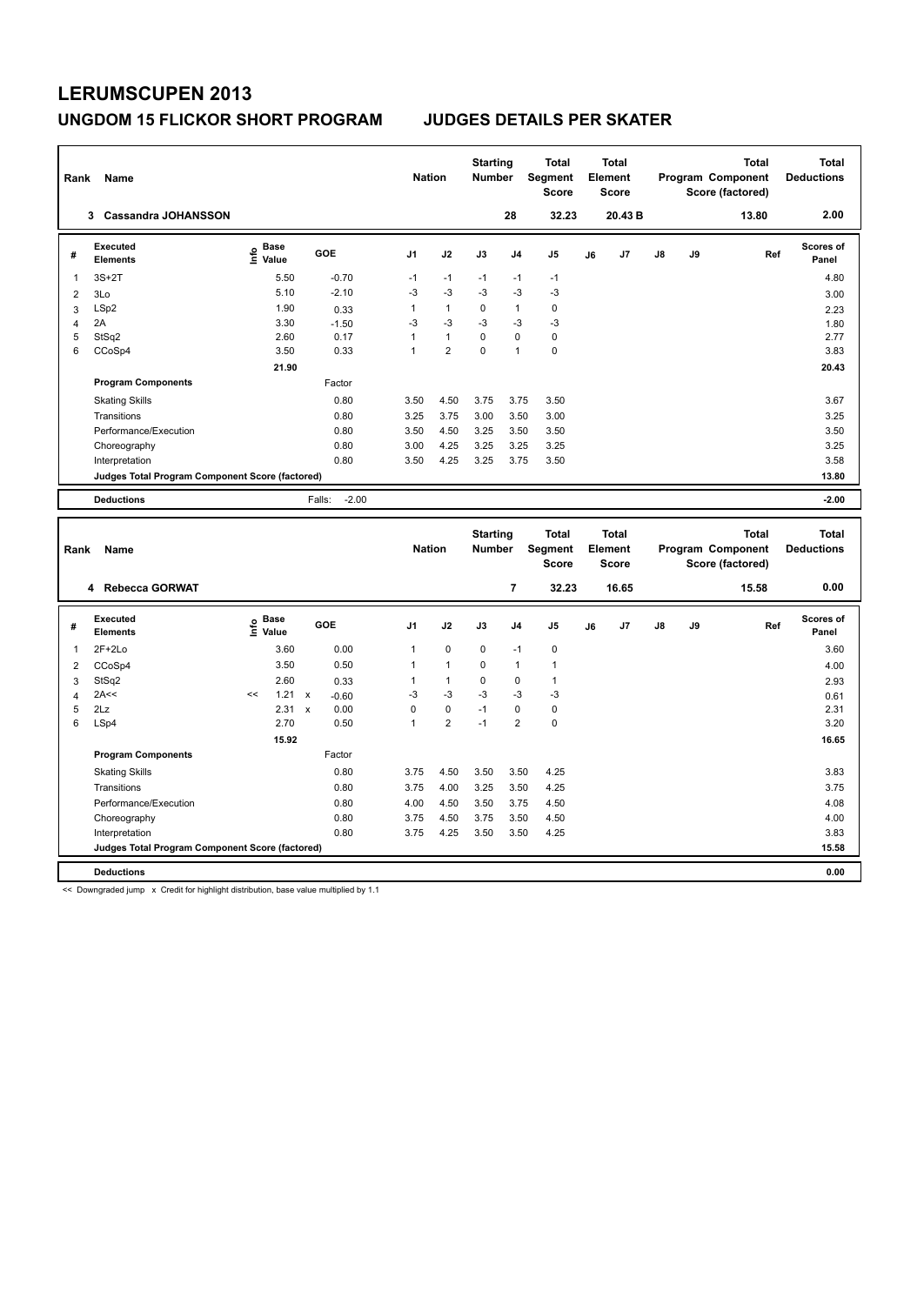| Rank           | Name                                            |                              |                         | <b>Nation</b>  |                | <b>Starting</b><br><b>Number</b> |                | <b>Total</b><br>Segment<br><b>Score</b> |    | <b>Total</b><br>Element<br><b>Score</b> |    |    | <b>Total</b><br>Program Component<br>Score (factored) | <b>Total</b><br><b>Deductions</b> |
|----------------|-------------------------------------------------|------------------------------|-------------------------|----------------|----------------|----------------------------------|----------------|-----------------------------------------|----|-----------------------------------------|----|----|-------------------------------------------------------|-----------------------------------|
|                | 5 Madeleine LUNDÉN                              |                              |                         |                |                |                                  | 17             | 31.14                                   |    | 16.46                                   |    |    | 14.68                                                 | 0.00                              |
| #              | <b>Executed</b><br><b>Elements</b>              | <b>Base</b><br>١nfo<br>Value | <b>GOE</b>              | J1             | J2             | J3                               | J <sub>4</sub> | J <sub>5</sub>                          | J6 | J7                                      | J8 | J9 | Ref                                                   | Scores of<br>Panel                |
| $\mathbf{1}$   | 2A                                              | 3.30                         | 0.33                    | $\mathbf{1}$   | $\mathbf 0$    | $\mathbf{1}$                     | $\mathbf{1}$   | $\mathbf 0$                             |    |                                         |    |    |                                                       | 3.63                              |
| $\overline{2}$ | $2Lz + 2T$                                      | 3.40                         | 0.30                    | 1              | $\overline{1}$ | $\mathbf 0$                      | $\mathbf{1}$   | $\mathbf{1}$                            |    |                                         |    |    |                                                       | 3.70                              |
| 3              | LSp2                                            | 1.90                         | 0.50                    | 1              | $\mathbf 0$    | $\mathbf{1}$                     | $\overline{2}$ | $\mathbf{1}$                            |    |                                         |    |    |                                                       | 2.40                              |
| $\overline{4}$ | 2F                                              | 1.80                         | $-0.30$                 | $-1$           | $-1$           | $-2$                             | $-1$           | $-1$                                    |    |                                         |    |    |                                                       | 1.50                              |
| 5              | StSq2                                           | 2.60                         | 0.33                    | $\mathbf{1}$   | $\mathbf 0$    | $\mathbf{1}$                     | $\mathbf{1}$   | $\mathbf 0$                             |    |                                         |    |    |                                                       | 2.93                              |
| 6              | CCoSp2                                          | 2.50                         | $-0.20$                 | $-1$           | $-1$           | $-1$                             | $\pmb{0}$      | $\pmb{0}$                               |    |                                         |    |    |                                                       | 2.30                              |
|                |                                                 | 15.50                        |                         |                |                |                                  |                |                                         |    |                                         |    |    |                                                       | 16.46                             |
|                | <b>Program Components</b>                       |                              | Factor                  |                |                |                                  |                |                                         |    |                                         |    |    |                                                       |                                   |
|                | <b>Skating Skills</b>                           |                              | 0.80                    | 3.50           | 4.00           | 3.50                             | 3.75           | 3.75                                    |    |                                         |    |    |                                                       | 3.67                              |
|                | Transitions                                     |                              | 0.80                    | 3.25           | 3.25           | 3.50                             | 3.75           | 3.50                                    |    |                                         |    |    |                                                       | 3.42                              |
|                | Performance/Execution                           |                              | 0.80                    | 3.50           | 3.75           | 3.75                             | 4.00           | 4.25                                    |    |                                         |    |    |                                                       | 3.83                              |
|                | Choreography                                    |                              | 0.80                    | 3.25           | 3.75           | 3.75                             | 3.75           | 3.75                                    |    |                                         |    |    |                                                       | 3.75                              |
|                | Interpretation                                  |                              | 0.80                    | 3.25           | 3.50           | 3.50                             | 4.00           | 4.00                                    |    |                                         |    |    |                                                       | 3.67                              |
|                | Judges Total Program Component Score (factored) |                              |                         |                |                |                                  |                |                                         |    |                                         |    |    |                                                       | 14.68                             |
|                | <b>Deductions</b>                               |                              |                         |                |                |                                  |                |                                         |    |                                         |    |    |                                                       | 0.00                              |
|                |                                                 |                              |                         |                |                |                                  |                |                                         |    |                                         |    |    |                                                       |                                   |
|                |                                                 |                              |                         |                |                |                                  |                |                                         |    |                                         |    |    |                                                       |                                   |
|                |                                                 |                              |                         |                |                | <b>Starting</b>                  |                | <b>Total</b>                            |    | <b>Total</b>                            |    |    | <b>Total</b>                                          | <b>Total</b>                      |
| Rank           | Name                                            |                              |                         | <b>Nation</b>  |                | <b>Number</b>                    |                | Segment                                 |    | Element                                 |    |    | Program Component                                     | <b>Deductions</b>                 |
|                |                                                 |                              |                         |                |                |                                  |                | <b>Score</b>                            |    | <b>Score</b>                            |    |    | Score (factored)                                      |                                   |
|                | 6 Klara ARELL                                   |                              |                         |                |                |                                  | 12             | 29.82                                   |    | 16.22                                   |    |    | 13.60                                                 | 0.00                              |
|                | <b>Executed</b>                                 | Base                         |                         |                |                |                                  |                |                                         |    |                                         |    |    |                                                       | Scores of                         |
| #              | <b>Elements</b>                                 | ۴ê<br>Value                  | <b>GOE</b>              | J <sub>1</sub> | J2             | J3                               | J <sub>4</sub> | J5                                      | J6 | J7                                      | J8 | J9 | Ref                                                   | Panel                             |
| 1              | 2Lz+2Lo                                         | 3.90                         | 0.00                    | $\mathbf 0$    | $\pmb{0}$      | $-1$                             | $\mathbf 0$    | $\pmb{0}$                               |    |                                         |    |    |                                                       | 3.90                              |
| 2              | LSp3                                            | 2.40                         | 0.50                    | $\mathbf{1}$   | $\overline{1}$ | 0                                | $\mathbf{1}$   | $\mathbf{1}$                            |    |                                         |    |    |                                                       | 2.90                              |
| 3              | StSq2                                           | 2.60                         | 0.50                    | $\overline{1}$ | $\overline{1}$ | $\mathbf{1}$                     | $\mathbf{1}$   | $\mathbf 0$                             |    |                                         |    |    |                                                       | 3.10                              |
| $\overline{4}$ | 2F                                              | 1.98                         | $\pmb{\chi}$<br>$-0.10$ | 0              | $-1$           | $-1$                             | $\mathbf 0$    | $\mathbf 0$                             |    |                                         |    |    |                                                       | 1.88                              |
| 5              | CCoSp4                                          | 3.50                         | 0.33                    | $\mathbf{1}$   | $\mathbf{1}$   | $\pmb{0}$                        | $\mathbf{1}$   | $\pmb{0}$                               |    |                                         |    |    |                                                       | 3.83                              |
| 6              | 2A<<                                            | 1.21<br><<                   | $-0.60$<br>$\mathbf{x}$ | $-3$           | $-3$           | $-3$                             | $-3$           | -3                                      |    |                                         |    |    |                                                       | 0.61                              |
|                |                                                 | 15.59                        |                         |                |                |                                  |                |                                         |    |                                         |    |    |                                                       | 16.22                             |
|                | <b>Program Components</b>                       |                              | Factor                  |                |                |                                  |                |                                         |    |                                         |    |    |                                                       |                                   |
|                | <b>Skating Skills</b>                           |                              | 0.80                    | 3.25           | 4.00           | 3.50                             | 3.50           | 3.50                                    |    |                                         |    |    |                                                       | 3.50                              |
|                | Transitions                                     |                              | 0.80                    | 3.25           | 3.50           | 3.00                             | 3.25           | 3.25                                    |    |                                         |    |    |                                                       | 3.25                              |
|                | Performance/Execution                           |                              | 0.80                    | 3.25           | 4.00           | 3.25                             | 3.50           | 3.50                                    |    |                                         |    |    |                                                       | 3.42                              |
|                | Choreography                                    |                              | 0.80                    | 3.50           | 3.75           | 3.50                             | 3.25           | 3.50                                    |    |                                         |    |    |                                                       | 3.50                              |
|                | Interpretation                                  |                              | 0.80                    | 3.25           | 3.75           | 3.25                             | 3.50           | 3.25                                    |    |                                         |    |    |                                                       | 3.33                              |
|                | Judges Total Program Component Score (factored) |                              |                         |                |                |                                  |                |                                         |    |                                         |    |    |                                                       | 13.60                             |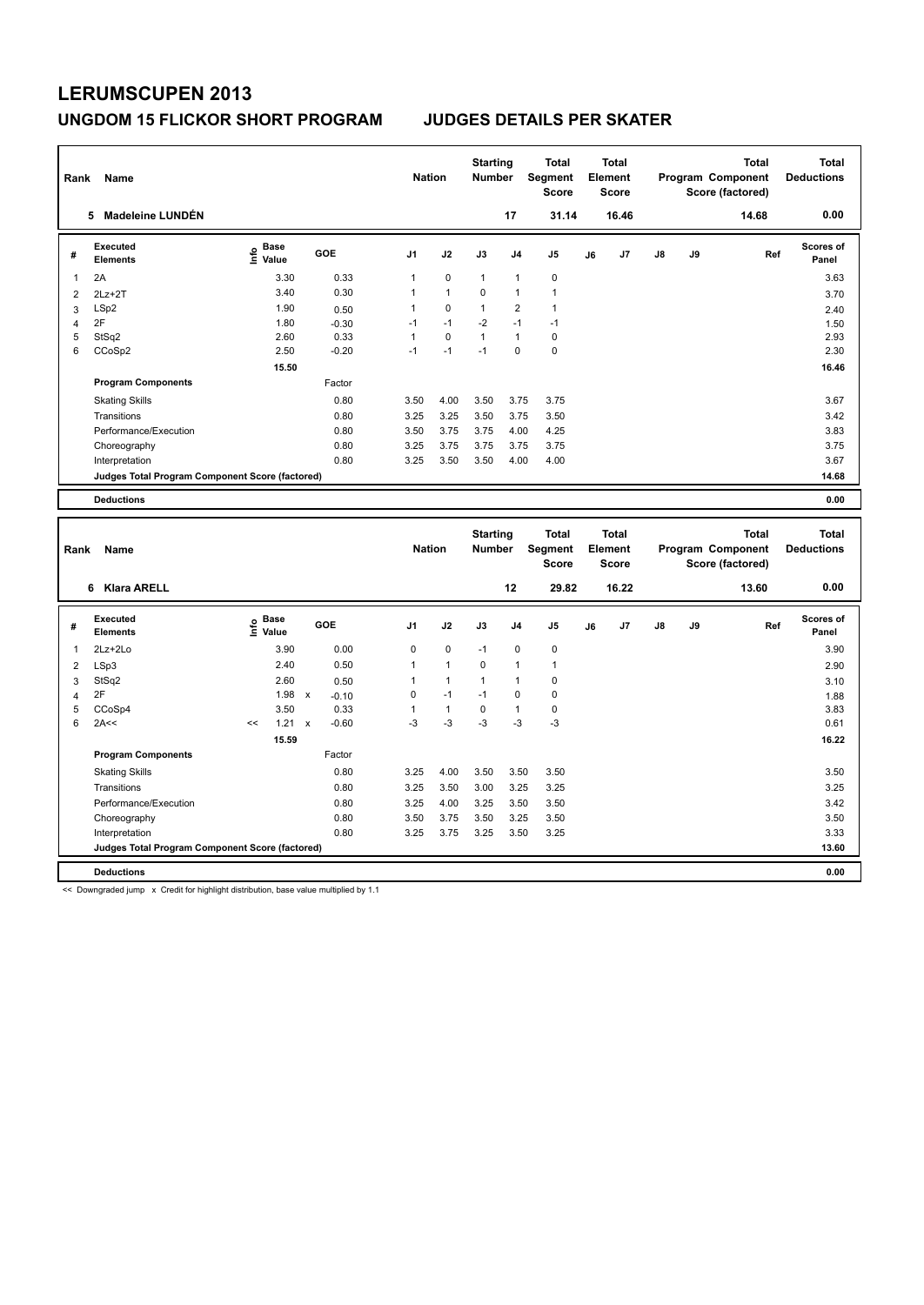| Rank           | Name                                            |      |                      |              |         |                | <b>Nation</b>  | <b>Starting</b><br><b>Number</b> |                | Total<br>Segment<br><b>Score</b> |    | <b>Total</b><br>Element<br><b>Score</b> |               |    | <b>Total</b><br>Program Component<br>Score (factored) | <b>Total</b><br><b>Deductions</b> |
|----------------|-------------------------------------------------|------|----------------------|--------------|---------|----------------|----------------|----------------------------------|----------------|----------------------------------|----|-----------------------------------------|---------------|----|-------------------------------------------------------|-----------------------------------|
|                | 7 Gemma HÄGG                                    |      |                      |              |         |                |                |                                  | 11             | 29.78                            |    | 15.12                                   |               |    | 14.66                                                 | 0.00                              |
| #              | <b>Executed</b><br><b>Elements</b>              | lnfo | <b>Base</b><br>Value |              | GOE     | J <sub>1</sub> | J2             | J3                               | J <sub>4</sub> | J5                               | J6 | J7                                      | $\mathsf{J}8$ | J9 | Ref                                                   | <b>Scores of</b><br>Panel         |
|                | $2Lz + 2T$                                      |      | 3.40                 |              | 0.10    | 1              | $\mathbf 0$    | $\mathbf 0$                      | $\overline{1}$ | $\mathbf 0$                      |    |                                         |               |    |                                                       | 3.50                              |
| $\overline{2}$ | 2A<<                                            | <<   | 1.10                 |              | $-0.60$ | $-3$           | $-3$           | $-3$                             | $-3$           | $-3$                             |    |                                         |               |    |                                                       | 0.50                              |
| 3              | LSp3                                            |      | 2.40                 |              | 0.50    | 1              | $\mathbf{1}$   | $\overline{1}$                   | $\mathbf{1}$   | $\mathbf{1}$                     |    |                                         |               |    |                                                       | 2.90                              |
| 4              | StSq2                                           |      | 2.60                 |              | 0.17    | 0              | $\mathbf{1}$   | -1                               | 0              | 0                                |    |                                         |               |    |                                                       | 2.77                              |
| 5              | 2Lo                                             |      | 1.98                 | $\mathsf{x}$ | $-0.20$ | 0              | $-1$           | $-1$                             | 0              | $-2$                             |    |                                         |               |    |                                                       | 1.78                              |
| 6              | CCoSp4                                          |      | 3.50                 |              | 0.17    | $\mathbf{1}$   | $\overline{1}$ | $\Omega$                         | $\mathbf 0$    | $\pmb{0}$                        |    |                                         |               |    |                                                       | 3.67                              |
|                |                                                 |      | 14.98                |              |         |                |                |                                  |                |                                  |    |                                         |               |    |                                                       | 15.12                             |
|                | <b>Program Components</b>                       |      |                      |              | Factor  |                |                |                                  |                |                                  |    |                                         |               |    |                                                       |                                   |
|                | <b>Skating Skills</b>                           |      |                      |              | 0.80    | 3.00           | 4.50           | 3.50                             | 3.50           | 4.25                             |    |                                         |               |    |                                                       | 3.75                              |
|                | Transitions                                     |      |                      |              | 0.80    | 3.25           | 4.00           | 3.25                             | 3.25           | 3.75                             |    |                                         |               |    |                                                       | 3.42                              |
|                | Performance/Execution                           |      |                      |              | 0.80    | 3.00           | 4.50           | 3.50                             | 3.25           | 4.50                             |    |                                         |               |    |                                                       | 3.75                              |
|                | Choreography                                    |      |                      |              | 0.80    | 3.25           | 4.50           | 3.75                             | 3.50           | 4.25                             |    |                                         |               |    |                                                       | 3.83                              |
|                | Interpretation                                  |      |                      |              | 0.80    | 3.25           | 4.25           | 3.25                             | 3.50           | 4.00                             |    |                                         |               |    |                                                       | 3.58                              |
|                | Judges Total Program Component Score (factored) |      |                      |              |         |                |                |                                  |                |                                  |    |                                         |               |    |                                                       | 14.66                             |
|                | <b>Deductions</b>                               |      |                      |              |         |                |                |                                  |                |                                  |    |                                         |               |    |                                                       | 0.00                              |

<< Downgraded jump x Credit for highlight distribution, base value multiplied by 1.1

| Rank | Name                                            |   |                                  |                           |            |                | <b>Nation</b> |             | <b>Starting</b><br><b>Number</b> |                | <b>Total</b><br>Segment<br><b>Score</b> |    | <b>Total</b><br>Element<br><b>Score</b> |               |    | <b>Total</b><br>Program Component<br>Score (factored) | <b>Total</b><br><b>Deductions</b> |
|------|-------------------------------------------------|---|----------------------------------|---------------------------|------------|----------------|---------------|-------------|----------------------------------|----------------|-----------------------------------------|----|-----------------------------------------|---------------|----|-------------------------------------------------------|-----------------------------------|
|      | 8 Ildi ADOK                                     |   |                                  |                           |            |                |               |             |                                  | 5              | 27.80                                   |    | 14.54                                   |               |    | 13.26                                                 | 0.00                              |
| #    | Executed<br><b>Elements</b>                     |   | <b>Base</b><br>e Base<br>E Value |                           | <b>GOE</b> | J <sub>1</sub> |               | J2          | J3                               | J <sub>4</sub> | J5                                      | J6 | J7                                      | $\mathsf{J}8$ | J9 | Ref                                                   | <b>Scores of</b><br>Panel         |
| 1    | 2A                                              |   | 3.30                             |                           | $-0.50$    |                | $-1$          | $-1$        | $-1$                             | $\mathbf 0$    | $-1$                                    |    |                                         |               |    |                                                       | 2.80                              |
| 2    | 2F                                              |   | 1.80                             |                           | 0.10       |                | 1             | 0           | $-1$                             | 1              | 0                                       |    |                                         |               |    |                                                       | 1.90                              |
| 3    | LSp1                                            |   | 1.50                             |                           | $-0.40$    |                | $-2$          | $-1$        | $-2$                             | $\mathbf 0$    | $-1$                                    |    |                                         |               |    |                                                       | 1.10                              |
| 4    | StSq2                                           |   | 2.60                             |                           | 0.00       |                | $-1$          | $\mathbf 0$ | $\mathbf 0$                      | $\mathbf{1}$   | 0                                       |    |                                         |               |    |                                                       | 2.60                              |
| 5    | CCoSp3                                          |   | 3.00                             |                           | 0.00       |                | 0             | $\mathbf 0$ | $\mathbf 0$                      | $\mathbf 0$    | 0                                       |    |                                         |               |    |                                                       | 3.00                              |
| 6    | $2Lz+2T$                                        | e | 3.74                             | $\boldsymbol{\mathsf{x}}$ | $-0.60$    |                | $-2$          | $-2$        | $-2$                             | $-2$           | $-2$                                    |    |                                         |               |    |                                                       | 3.14                              |
|      |                                                 |   | 15.94                            |                           |            |                |               |             |                                  |                |                                         |    |                                         |               |    |                                                       | 14.54                             |
|      | <b>Program Components</b>                       |   |                                  |                           | Factor     |                |               |             |                                  |                |                                         |    |                                         |               |    |                                                       |                                   |
|      | <b>Skating Skills</b>                           |   |                                  |                           | 0.80       |                | 3.00          | 3.75        | 3.50                             | 3.50           | 3.50                                    |    |                                         |               |    |                                                       | 3.50                              |
|      | Transitions                                     |   |                                  |                           | 0.80       |                | 3.00          | 3.00        | 3.00                             | 3.00           | 3.00                                    |    |                                         |               |    |                                                       | 3.00                              |
|      | Performance/Execution                           |   |                                  |                           | 0.80       |                | 3.00          | 3.75        | 3.50                             | 3.50           | 3.50                                    |    |                                         |               |    |                                                       | 3.50                              |
|      | Choreography                                    |   |                                  |                           | 0.80       |                | 2.75          | 3.50        | 3.25                             | 3.25           | 3.25                                    |    |                                         |               |    |                                                       | 3.25                              |
|      | Interpretation                                  |   |                                  |                           | 0.80       |                | 2.75          | 3.50        | 3.25                             | 3.50           | 3.25                                    |    |                                         |               |    |                                                       | 3.33                              |
|      | Judges Total Program Component Score (factored) |   |                                  |                           |            |                |               |             |                                  |                |                                         |    |                                         |               |    |                                                       | 13.26                             |
|      | <b>Deductions</b>                               |   |                                  |                           |            |                |               |             |                                  |                |                                         |    |                                         |               |    |                                                       | 0.00                              |

x Credit for highlight distribution, base value multiplied by 1.1 e Jump take off with wrong edge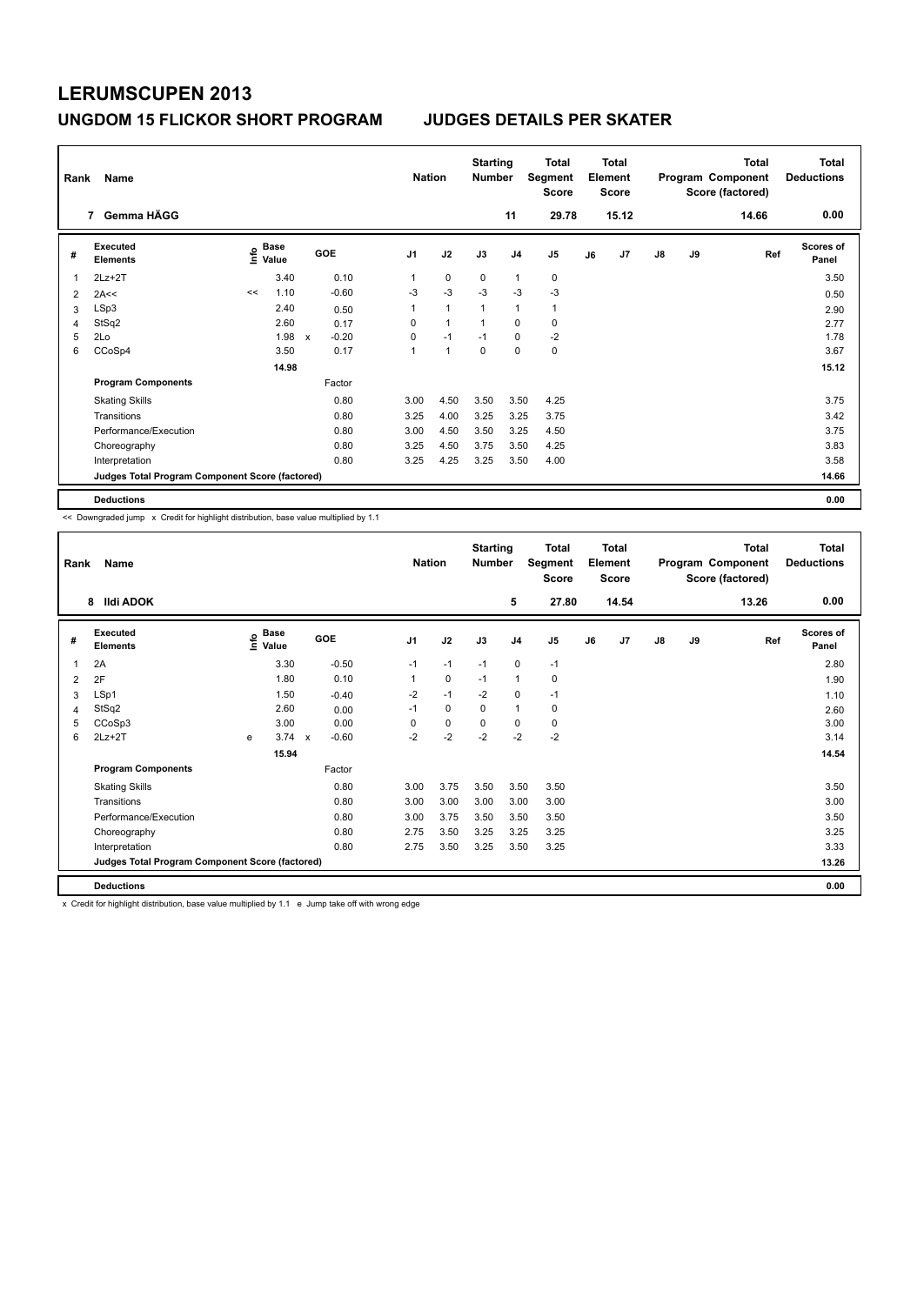| Rank | Name                                            |      |                      |             |            |                | <b>Nation</b> | <b>Starting</b><br><b>Number</b> |                | Total<br>Segment<br><b>Score</b> |    | <b>Total</b><br>Element<br><b>Score</b> |               |    | <b>Total</b><br>Program Component<br>Score (factored) | <b>Total</b><br><b>Deductions</b> |
|------|-------------------------------------------------|------|----------------------|-------------|------------|----------------|---------------|----------------------------------|----------------|----------------------------------|----|-----------------------------------------|---------------|----|-------------------------------------------------------|-----------------------------------|
|      | <b>Emma HANSSON</b><br>9                        |      |                      |             |            |                |               |                                  | 1              | 27.68                            |    | 14.16                                   |               |    | 13.52                                                 | 0.00                              |
| #    | <b>Executed</b><br><b>Elements</b>              | lnfo | <b>Base</b><br>Value |             | <b>GOE</b> | J <sub>1</sub> | J2            | J3                               | J <sub>4</sub> | J5                               | J6 | J7                                      | $\mathsf{J}8$ | J9 | Ref                                                   | <b>Scores of</b><br>Panel         |
|      | 2A                                              |      | 3.30                 |             | $-0.17$    | $-1$           | 0             | $-1$                             | 0              | $\pmb{0}$                        |    |                                         |               |    |                                                       | 3.13                              |
| 2    | 2F                                              |      | 1.80                 |             | 0.10       | 0              | $\mathbf{1}$  | 0                                | $\mathbf 0$    | $\mathbf{1}$                     |    |                                         |               |    |                                                       | 1.90                              |
| 3    | CCoSp4                                          |      | 3.50                 |             | 0.00       | 1              | 0             | 0                                | 0              | 0                                |    |                                         |               |    |                                                       | 3.50                              |
| 4    | $2Lo+2Lo<<$                                     | <<   | 2.53                 | $\mathbf x$ | $-0.90$    | $-3$           | $-2$          | $-3$                             | $-3$           | $-3$                             |    |                                         |               |    |                                                       | 1.63                              |
| 5    | LSp1                                            |      | 1.50                 |             | $-0.10$    | $-1$           | $\mathbf 0$   | $-1$                             | $\mathbf 0$    | $\pmb{0}$                        |    |                                         |               |    |                                                       | 1.40                              |
| 6    | StSq2                                           |      | 2.60                 |             | 0.00       | $-1$           | 1             | $\mathbf 0$                      | 0              | $\pmb{0}$                        |    |                                         |               |    |                                                       | 2.60                              |
|      |                                                 |      | 15.23                |             |            |                |               |                                  |                |                                  |    |                                         |               |    |                                                       | 14.16                             |
|      | <b>Program Components</b>                       |      |                      |             | Factor     |                |               |                                  |                |                                  |    |                                         |               |    |                                                       |                                   |
|      | <b>Skating Skills</b>                           |      |                      |             | 0.80       | 3.00           | 4.00          | 3.50                             | 3.25           | 3.75                             |    |                                         |               |    |                                                       | 3.50                              |
|      | Transitions                                     |      |                      |             | 0.80       | 3.25           | 3.75          | 2.75                             | 3.25           | 3.50                             |    |                                         |               |    |                                                       | 3.33                              |
|      | Performance/Execution                           |      |                      |             | 0.80       | 3.25           | 3.75          | 3.25                             | 3.50           | 3.75                             |    |                                         |               |    |                                                       | 3.50                              |
|      | Choreography                                    |      |                      |             | 0.80       | 3.25           | 4.00          | 3.00                             | 3.00           | 3.50                             |    |                                         |               |    |                                                       | 3.25                              |
|      | Interpretation                                  |      |                      |             | 0.80       | 3.25           | 3.75          | 3.00                             | 3.25           | 3.50                             |    |                                         |               |    |                                                       | 3.33                              |
|      | Judges Total Program Component Score (factored) |      |                      |             |            |                |               |                                  |                |                                  |    |                                         |               |    |                                                       | 13.52                             |
|      | <b>Deductions</b>                               |      |                      |             |            |                |               |                                  |                |                                  |    |                                         |               |    |                                                       | 0.00                              |

<< Downgraded jump x Credit for highlight distribution, base value multiplied by 1.1

| Rank | Name                                            |                        |                         | <b>Nation</b>  |              | <b>Starting</b><br><b>Number</b> |                | Total<br>Segment<br><b>Score</b> |    | <b>Total</b><br>Element<br><b>Score</b> |               |    | <b>Total</b><br>Program Component<br>Score (factored) | <b>Total</b><br><b>Deductions</b> |
|------|-------------------------------------------------|------------------------|-------------------------|----------------|--------------|----------------------------------|----------------|----------------------------------|----|-----------------------------------------|---------------|----|-------------------------------------------------------|-----------------------------------|
| 10   | <b>Emilia GRANQVIST</b>                         |                        |                         |                |              |                                  | 24             | 27.21                            |    | 14.99                                   |               |    | 13.22                                                 | 1.00                              |
| #    | Executed<br><b>Elements</b>                     | $\sum_{i=1}^{n}$ Value | GOE                     | J <sub>1</sub> | J2           | J3                               | J <sub>4</sub> | J <sub>5</sub>                   | J6 | J7                                      | $\mathsf{J}8$ | J9 | Ref                                                   | <b>Scores of</b><br>Panel         |
| 1    | 2A                                              | 3.30                   | $-1.50$                 | $-3$           | $-3$         | $-3$                             | $-3$           | $-3$                             |    |                                         |               |    |                                                       | 1.80                              |
| 2    | StSq2                                           | 2.60                   | 0.17                    | 1              | $\mathbf{1}$ | $\mathbf 0$                      | $-1$           | 0                                |    |                                         |               |    |                                                       | 2.77                              |
| 3    | $2Lz+2T$                                        | 3.74                   | $\mathsf{x}$<br>$-0.30$ | $-1$           | $-1$         | 0                                | $-1$           | $-1$                             |    |                                         |               |    |                                                       | 3.44                              |
| 4    | CCoSp3                                          | 3.00                   | $-0.20$                 | $-1$           | 0            | $-1$                             | $\mathbf{1}$   | $-1$                             |    |                                         |               |    |                                                       | 2.80                              |
| 5    | 2F                                              | 1.98                   | $-0.10$<br>$\mathsf{x}$ | 1              | 0            | $-1$                             | $-1$           | 0                                |    |                                         |               |    |                                                       | 1.88                              |
| 6    | LSp3                                            | 2.40                   | $-0.10$                 | $-1$           | $\pmb{0}$    | 0                                | 0              | $-1$                             |    |                                         |               |    |                                                       | 2.30                              |
|      |                                                 | 17.02                  |                         |                |              |                                  |                |                                  |    |                                         |               |    |                                                       | 14.99                             |
|      | <b>Program Components</b>                       |                        | Factor                  |                |              |                                  |                |                                  |    |                                         |               |    |                                                       |                                   |
|      | <b>Skating Skills</b>                           |                        | 0.80                    | 3.00           | 3.50         | 3.25                             | 2.75           | 3.50                             |    |                                         |               |    |                                                       | 3.25                              |
|      | Transitions                                     |                        | 0.80                    | 3.25           | 3.25         | 3.00                             | 2.50           | 3.25                             |    |                                         |               |    |                                                       | 3.17                              |
|      | Performance/Execution                           |                        | 0.80                    | 3.25           | 3.75         | 3.50                             | 3.00           | 3.50                             |    |                                         |               |    |                                                       | 3.42                              |
|      | Choreography                                    |                        | 0.80                    | 3.00           | 3.75         | 3.25                             | 2.75           | 3.25                             |    |                                         |               |    |                                                       | 3.17                              |
|      | Interpretation                                  |                        | 0.80                    | 3.50           | 3.75         | 3.50                             | 3.00           | 3.50                             |    |                                         |               |    |                                                       | 3.50                              |
|      | Judges Total Program Component Score (factored) |                        |                         |                |              |                                  |                |                                  |    |                                         |               |    |                                                       | 13.22                             |
|      | <b>Deductions</b>                               |                        | $-1.00$<br>Falls:       |                |              |                                  |                |                                  |    |                                         |               |    |                                                       | $-1.00$                           |

x Credit for highlight distribution, base value multiplied by 1.1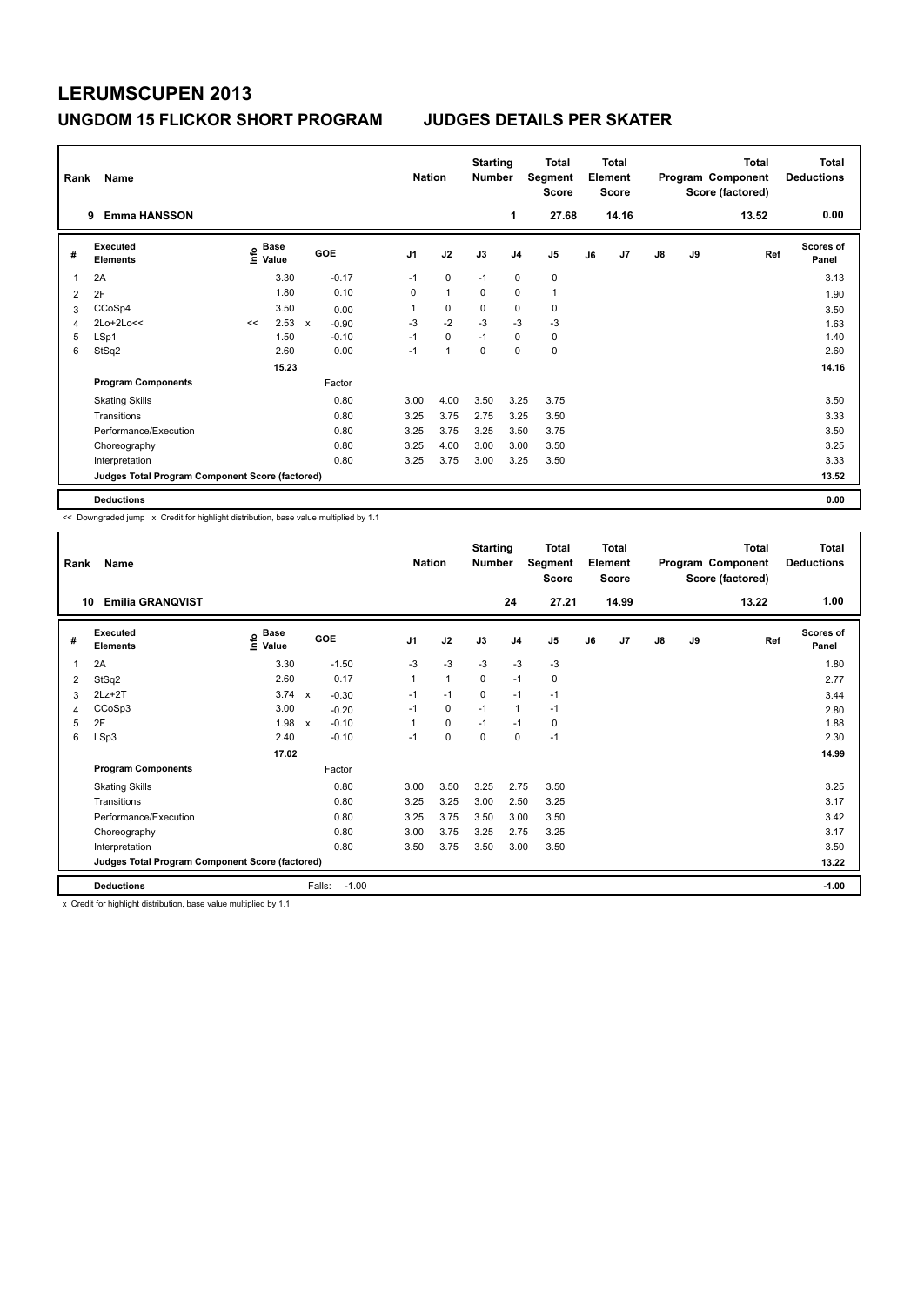| Rank | Name                                            |                              |                           |        | <b>Nation</b>            |             | <b>Starting</b><br><b>Number</b> |                | <b>Total</b><br>Segment<br><b>Score</b> |    | <b>Total</b><br>Element<br><b>Score</b> |               |    | Total<br>Program Component<br>Score (factored) | Total<br><b>Deductions</b> |
|------|-------------------------------------------------|------------------------------|---------------------------|--------|--------------------------|-------------|----------------------------------|----------------|-----------------------------------------|----|-----------------------------------------|---------------|----|------------------------------------------------|----------------------------|
| 11   | Danielle KRISTENSSON                            |                              |                           |        |                          |             |                                  | 29             | 27.16                                   |    | 15.04                                   |               |    | 12.12                                          | 0.00                       |
| #    | <b>Executed</b><br><b>Elements</b>              | <b>Base</b><br>١nfo<br>Value |                           | GOE    | J <sub>1</sub>           | J2          | J3                               | J <sub>4</sub> | J5                                      | J6 | J7                                      | $\mathsf{J}8$ | J9 | Ref                                            | <b>Scores of</b><br>Panel  |
| 1    | A                                               | 0.00                         |                           | 0.00   | $\overline{\phantom{a}}$ | ٠           | $\overline{\phantom{a}}$         | ٠              | $\overline{\phantom{a}}$                |    |                                         |               |    |                                                | 0.00                       |
| 2    | StSq2                                           | 2.60                         |                           | 0.00   | $-1$                     | 0           | 0                                | 0              | 0                                       |    |                                         |               |    |                                                | 2.60                       |
| 3    | 2Lo+2Lo                                         | 3.96                         | $\boldsymbol{\mathsf{x}}$ | 0.00   | 0                        | $\mathbf 0$ | 0                                | 0              | 0                                       |    |                                         |               |    |                                                | 3.96                       |
| 4    | CCoSp4                                          | 3.50                         |                           | 0.00   | 0                        | $\mathbf 0$ | $-1$                             | $\mathbf 0$    | $\mathbf 0$                             |    |                                         |               |    |                                                | 3.50                       |
| 5    | 2Lz                                             | 2.31                         | $\mathbf x$               | 0.10   | 1                        | $\mathbf 0$ | 0                                | $\mathbf 0$    | $\mathbf{1}$                            |    |                                         |               |    |                                                | 2.41                       |
| 6    | LSp3                                            | 2.40                         |                           | 0.17   | 0                        | $\Omega$    | $\mathbf 0$                      | 1              | $\overline{1}$                          |    |                                         |               |    |                                                | 2.57                       |
|      |                                                 | 14.77                        |                           |        |                          |             |                                  |                |                                         |    |                                         |               |    |                                                | 15.04                      |
|      | <b>Program Components</b>                       |                              |                           | Factor |                          |             |                                  |                |                                         |    |                                         |               |    |                                                |                            |
|      | <b>Skating Skills</b>                           |                              |                           | 0.80   | 3.00                     | 3.50        | 3.50                             | 3.25           | 3.25                                    |    |                                         |               |    |                                                | 3.33                       |
|      | Transitions                                     |                              |                           | 0.80   | 2.75                     | 2.50        | 2.75                             | 2.75           | 2.75                                    |    |                                         |               |    |                                                | 2.75                       |
|      | Performance/Execution                           |                              |                           | 0.80   | 2.50                     | 3.25        | 3.25                             | 2.75           | 3.25                                    |    |                                         |               |    |                                                | 3.08                       |
|      | Choreography                                    |                              |                           | 0.80   | 2.50                     | 3.25        | 3.25                             | 3.00           | 3.25                                    |    |                                         |               |    |                                                | 3.17                       |
|      | Interpretation                                  |                              |                           | 0.80   | 2.50                     | 3.25        | 3.00                             | 2.50           | 3.00                                    |    |                                         |               |    |                                                | 2.83                       |
|      | Judges Total Program Component Score (factored) |                              |                           |        |                          |             |                                  |                |                                         |    |                                         |               |    |                                                | 12.12                      |
|      | <b>Deductions</b>                               |                              |                           |        |                          |             |                                  |                |                                         |    |                                         |               |    |                                                | 0.00                       |

x Credit for highlight distribution, base value multiplied by 1.1

| Rank | Name                                            |    |                                                                                        |              |         |                | <b>Nation</b> | <b>Starting</b><br><b>Number</b> |                | <b>Total</b><br>Segment<br><b>Score</b> |    | <b>Total</b><br>Element<br><b>Score</b> |               |    | <b>Total</b><br>Program Component<br>Score (factored) | Total<br><b>Deductions</b> |
|------|-------------------------------------------------|----|----------------------------------------------------------------------------------------|--------------|---------|----------------|---------------|----------------------------------|----------------|-----------------------------------------|----|-----------------------------------------|---------------|----|-------------------------------------------------------|----------------------------|
| 12   | <b>Tilde FREIHOLTZ</b>                          |    |                                                                                        |              |         |                |               |                                  | 23             | 26.45                                   |    | 14.05                                   |               |    | 12.40                                                 | 0.00                       |
| #    | Executed<br><b>Elements</b>                     |    | $\overset{\circ}{\text{\sf E}}$ Base<br>$\overset{\circ}{\text{\sf E}}$ Value<br>Value |              | GOE     | J <sub>1</sub> | J2            | J3                               | J <sub>4</sub> | J <sub>5</sub>                          | J6 | J7                                      | $\mathsf{J}8$ | J9 | Ref                                                   | <b>Scores of</b><br>Panel  |
| 1    | 2F                                              |    | 1.80                                                                                   |              | 0.20    | $\overline{1}$ | 0             | 0                                | $\overline{2}$ | $\mathbf{1}$                            |    |                                         |               |    |                                                       | 2.00                       |
| 2    | StSq2                                           |    | 2.60                                                                                   |              | $-0.10$ | $-1$           | 0             | 0                                | $-1$           | 0                                       |    |                                         |               |    |                                                       | 2.50                       |
| 3    | LSp1                                            |    | 1.50                                                                                   |              | 0.00    | $-1$           | 0             | 0                                | $\mathbf 0$    | 0                                       |    |                                         |               |    |                                                       | 1.50                       |
| 4    | $2Lz + 2T$                                      |    | $3.74 \times$                                                                          |              | 0.20    | 0              | 0             | $\mathbf{1}$                     | 1              | 1                                       |    |                                         |               |    |                                                       | 3.94                       |
| 5    | 2A<<                                            | << | 1.21                                                                                   | $\mathbf{x}$ | $-0.60$ | $-3$           | $-3$          | $-3$                             | $-3$           | $-3$                                    |    |                                         |               |    |                                                       | 0.61                       |
| 6    | CCoSp4                                          |    | 3.50                                                                                   |              | 0.00    | 0              | 0             | 0                                | 1              | 0                                       |    |                                         |               |    |                                                       | 3.50                       |
|      |                                                 |    | 14.35                                                                                  |              |         |                |               |                                  |                |                                         |    |                                         |               |    |                                                       | 14.05                      |
|      | <b>Program Components</b>                       |    |                                                                                        |              | Factor  |                |               |                                  |                |                                         |    |                                         |               |    |                                                       |                            |
|      | <b>Skating Skills</b>                           |    |                                                                                        |              | 0.80    | 2.75           | 3.50          | 3.50                             | 3.50           | 3.25                                    |    |                                         |               |    |                                                       | 3.42                       |
|      | Transitions                                     |    |                                                                                        |              | 0.80    | 2.75           | 2.50          | 3.25                             | 3.25           | 3.00                                    |    |                                         |               |    |                                                       | 3.00                       |
|      | Performance/Execution                           |    |                                                                                        |              | 0.80    | 3.00           | 3.25          | 3.50                             | 2.25           | 3.00                                    |    |                                         |               |    |                                                       | 3.08                       |
|      | Choreography                                    |    |                                                                                        |              | 0.80    | 2.75           | 3.25          | 3.50                             | 3.00           | 3.25                                    |    |                                         |               |    |                                                       | 3.17                       |
|      | Interpretation                                  |    |                                                                                        |              | 0.80    | 2.50           | 3.00          | 3.25                             | 2.25           | 3.00                                    |    |                                         |               |    |                                                       | 2.83                       |
|      | Judges Total Program Component Score (factored) |    |                                                                                        |              |         |                |               |                                  |                |                                         |    |                                         |               |    |                                                       | 12.40                      |
|      | <b>Deductions</b>                               |    |                                                                                        |              |         |                |               |                                  |                |                                         |    |                                         |               |    |                                                       | 0.00                       |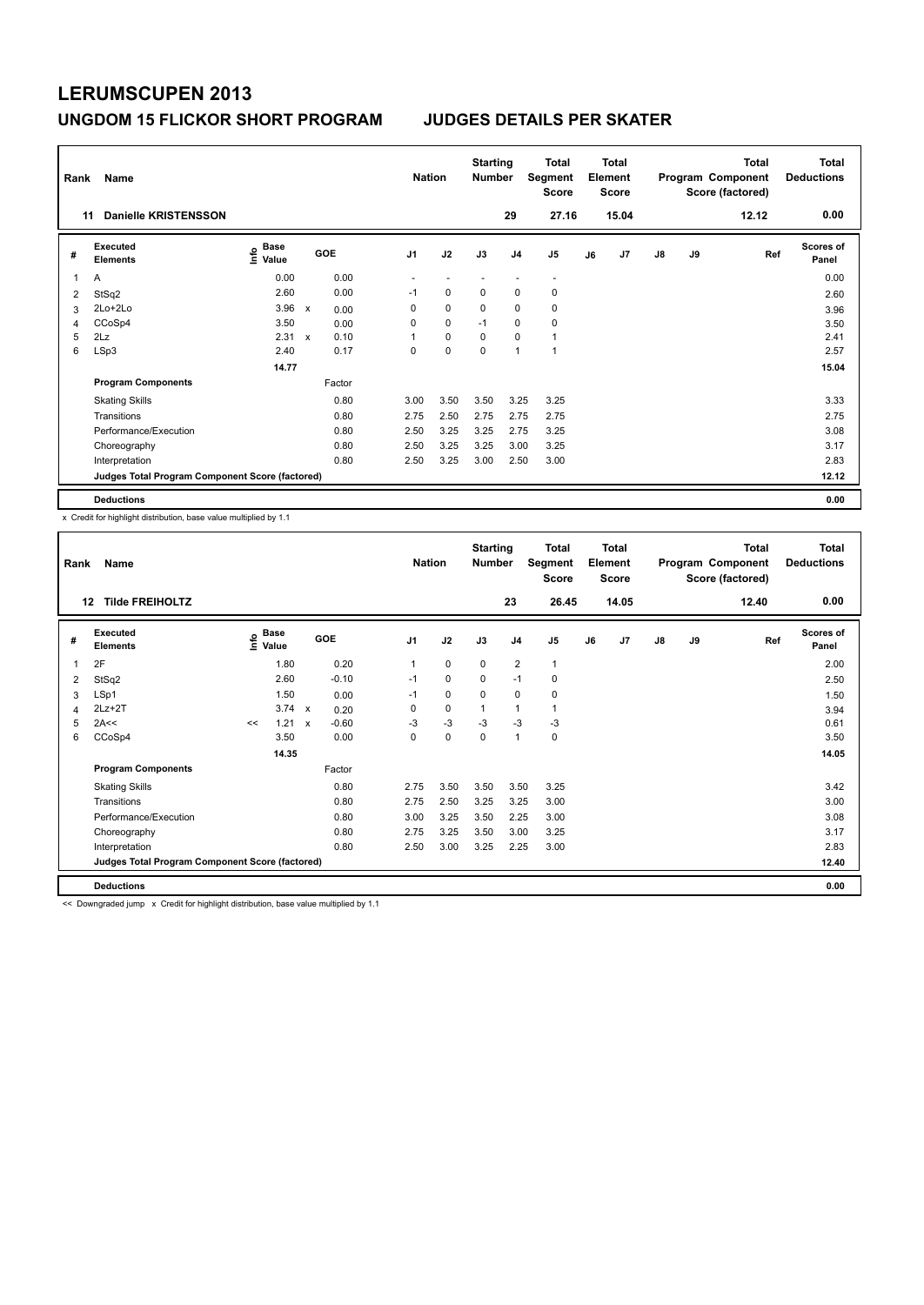| Rank | Name                                            |      |               |                           |            |                | <b>Nation</b> |             | <b>Starting</b><br><b>Number</b> |                | <b>Total</b><br>Segment<br><b>Score</b> |    | <b>Total</b><br>Element<br><b>Score</b> |               |    | <b>Total</b><br>Program Component<br>Score (factored) | <b>Total</b><br><b>Deductions</b> |
|------|-------------------------------------------------|------|---------------|---------------------------|------------|----------------|---------------|-------------|----------------------------------|----------------|-----------------------------------------|----|-----------------------------------------|---------------|----|-------------------------------------------------------|-----------------------------------|
|      | <b>Wilma SALMONSSON</b><br>13                   |      |               |                           |            |                |               |             |                                  | 22             | 26.01                                   |    | 13.15                                   |               |    | 12.86                                                 | 0.00                              |
| #    | Executed<br><b>Elements</b>                     | lnfo | Base<br>Value |                           | <b>GOE</b> | J <sub>1</sub> |               | J2          | J3                               | J <sub>4</sub> | J <sub>5</sub>                          | J6 | J7                                      | $\mathsf{J}8$ | J9 | Ref                                                   | <b>Scores of</b><br>Panel         |
| 1    | $2Lz+2T$                                        | e    | 3.40          |                           | $-0.40$    | $-1$           |               | $-2$        | $-1$                             | $-1$           | $-2$                                    |    |                                         |               |    |                                                       | 3.00                              |
| 2    | 2A<<                                            | <<   | 1.10          |                           | $-0.60$    | $-3$           |               | $-3$        | $-3$                             | $-3$           | $-3$                                    |    |                                         |               |    |                                                       | 0.50                              |
| 3    | CCoSp3                                          |      | 3.00          |                           | 0.00       | 0              |               | $\mathbf 0$ | 0                                | $\mathbf 0$    | $\pmb{0}$                               |    |                                         |               |    |                                                       | 3.00                              |
| 4    | StSq2                                           |      | 2.60          |                           | 0.17       | 1              |               | $\mathbf 0$ | 1                                | 0              | $\pmb{0}$                               |    |                                         |               |    |                                                       | 2.77                              |
| 5    | LSp2                                            |      | 1.90          |                           | 0.00       | 1              |               | $\mathbf 0$ | 0                                | $\mathbf 0$    | $\pmb{0}$                               |    |                                         |               |    |                                                       | 1.90                              |
| 6    | 2F                                              |      | 1.98          | $\boldsymbol{\mathsf{x}}$ | 0.00       | 0              |               | 0           | $-1$                             | 0              | 0                                       |    |                                         |               |    |                                                       | 1.98                              |
|      |                                                 |      | 13.98         |                           |            |                |               |             |                                  |                |                                         |    |                                         |               |    |                                                       | 13.15                             |
|      | <b>Program Components</b>                       |      |               |                           | Factor     |                |               |             |                                  |                |                                         |    |                                         |               |    |                                                       |                                   |
|      | <b>Skating Skills</b>                           |      |               |                           | 0.80       | 3.25           |               | 3.50        | 3.50                             | 3.25           | 3.25                                    |    |                                         |               |    |                                                       | 3.33                              |
|      | Transitions                                     |      |               |                           | 0.80       | 3.00           |               | 2.75        | 3.00                             | 3.00           | 3.00                                    |    |                                         |               |    |                                                       | 3.00                              |
|      | Performance/Execution                           |      |               |                           | 0.80       | 3.25           |               | 3.50        | 3.50                             | 2.25           | 3.50                                    |    |                                         |               |    |                                                       | 3.42                              |
|      | Choreography                                    |      |               |                           | 0.80       | 3.25           |               | 3.50        | 3.50                             | 2.75           | 3.00                                    |    |                                         |               |    |                                                       | 3.25                              |
|      | Interpretation                                  |      |               |                           | 0.80       | 3.00           |               | 3.25        | 3.50                             | 2.25           | 3.00                                    |    |                                         |               |    |                                                       | 3.08                              |
|      | Judges Total Program Component Score (factored) |      |               |                           |            |                |               |             |                                  |                |                                         |    |                                         |               |    |                                                       | 12.86                             |
|      | <b>Deductions</b>                               |      |               |                           |            |                |               |             |                                  |                |                                         |    |                                         |               |    |                                                       | 0.00                              |

<< Downgraded jump x Credit for highlight distribution, base value multiplied by 1.1 e Jump take off with wrong edge

| Rank | Name                                            |    |                      |                                      |                | <b>Nation</b> | <b>Starting</b><br><b>Number</b> |                | <b>Total</b><br>Segment<br><b>Score</b> |    | <b>Total</b><br>Element<br><b>Score</b> |               |    | <b>Total</b><br>Program Component<br>Score (factored) | <b>Total</b><br><b>Deductions</b> |
|------|-------------------------------------------------|----|----------------------|--------------------------------------|----------------|---------------|----------------------------------|----------------|-----------------------------------------|----|-----------------------------------------|---------------|----|-------------------------------------------------------|-----------------------------------|
|      | <b>Nikki ANDERSSON</b><br>14                    |    |                      |                                      |                |               |                                  | 27             | 25.77                                   |    | 13.25                                   |               |    | 12.52                                                 | 0.00                              |
| #    | Executed<br><b>Elements</b>                     | ١m | <b>Base</b><br>Value | <b>GOE</b>                           | J <sub>1</sub> | J2            | J3                               | J <sub>4</sub> | J5                                      | J6 | J7                                      | $\mathsf{J}8$ | J9 | Ref                                                   | <b>Scores of</b><br>Panel         |
| 1    | $2Lo+2Lo$                                       |    | 3.60                 | 0.00                                 | 0              | $\mathbf 0$   | $\mathbf 0$                      | $\mathbf 0$    | 0                                       |    |                                         |               |    |                                                       | 3.60                              |
| 2    | 2A<<                                            | << | 1.10                 | $-0.60$                              | -3             | $-3$          | $-3$                             | $-3$           | $-3$                                    |    |                                         |               |    |                                                       | 0.50                              |
| 3    | StSq2                                           |    | 2.60                 | 0.00                                 | 0              | $\mathbf{1}$  | 0                                | 0              | $-1$                                    |    |                                         |               |    |                                                       | 2.60                              |
| 4    | LSp1                                            |    | 1.50                 | 0.00                                 | $\Omega$       | $\mathbf{1}$  | $\Omega$                         | 0              | 0                                       |    |                                         |               |    |                                                       | 1.50                              |
| 5    | 2F                                              |    | 1.98                 | $-0.60$<br>$\boldsymbol{\mathsf{x}}$ | $-2$           | $-2$          | $-2$                             | $-3$           | $-2$                                    |    |                                         |               |    |                                                       | 1.38                              |
| 6    | CCoSp4                                          |    | 3.50                 | 0.17                                 | 1              | $\mathbf{1}$  | $\Omega$                         | $\mathbf 0$    | 0                                       |    |                                         |               |    |                                                       | 3.67                              |
|      |                                                 |    | 14.28                |                                      |                |               |                                  |                |                                         |    |                                         |               |    |                                                       | 13.25                             |
|      | <b>Program Components</b>                       |    |                      | Factor                               |                |               |                                  |                |                                         |    |                                         |               |    |                                                       |                                   |
|      | <b>Skating Skills</b>                           |    |                      | 0.80                                 | 3.25           | 3.75          | 3.00                             | 3.00           | 3.00                                    |    |                                         |               |    |                                                       | 3.08                              |
|      | Transitions                                     |    |                      | 0.80                                 | 2.75           | 3.50          | 3.00                             | 2.50           | 2.50                                    |    |                                         |               |    |                                                       | 2.75                              |
|      | Performance/Execution                           |    |                      | 0.80                                 | 3.25           | 3.75          | 3.25                             | 3.00           | 3.50                                    |    |                                         |               |    |                                                       | 3.33                              |
|      | Choreography                                    |    |                      | 0.80                                 | 3.00           | 4.00          | 3.50                             | 2.75           | 3.25                                    |    |                                         |               |    |                                                       | 3.25                              |
|      | Interpretation                                  |    |                      | 0.80                                 | 3.00           | 4.00          | 3.50                             | 3.00           | 3.25                                    |    |                                         |               |    |                                                       | 3.25                              |
|      | Judges Total Program Component Score (factored) |    |                      |                                      |                |               |                                  |                |                                         |    |                                         |               |    |                                                       | 12.52                             |
|      | <b>Deductions</b>                               |    |                      |                                      |                |               |                                  |                |                                         |    |                                         |               |    |                                                       | 0.00                              |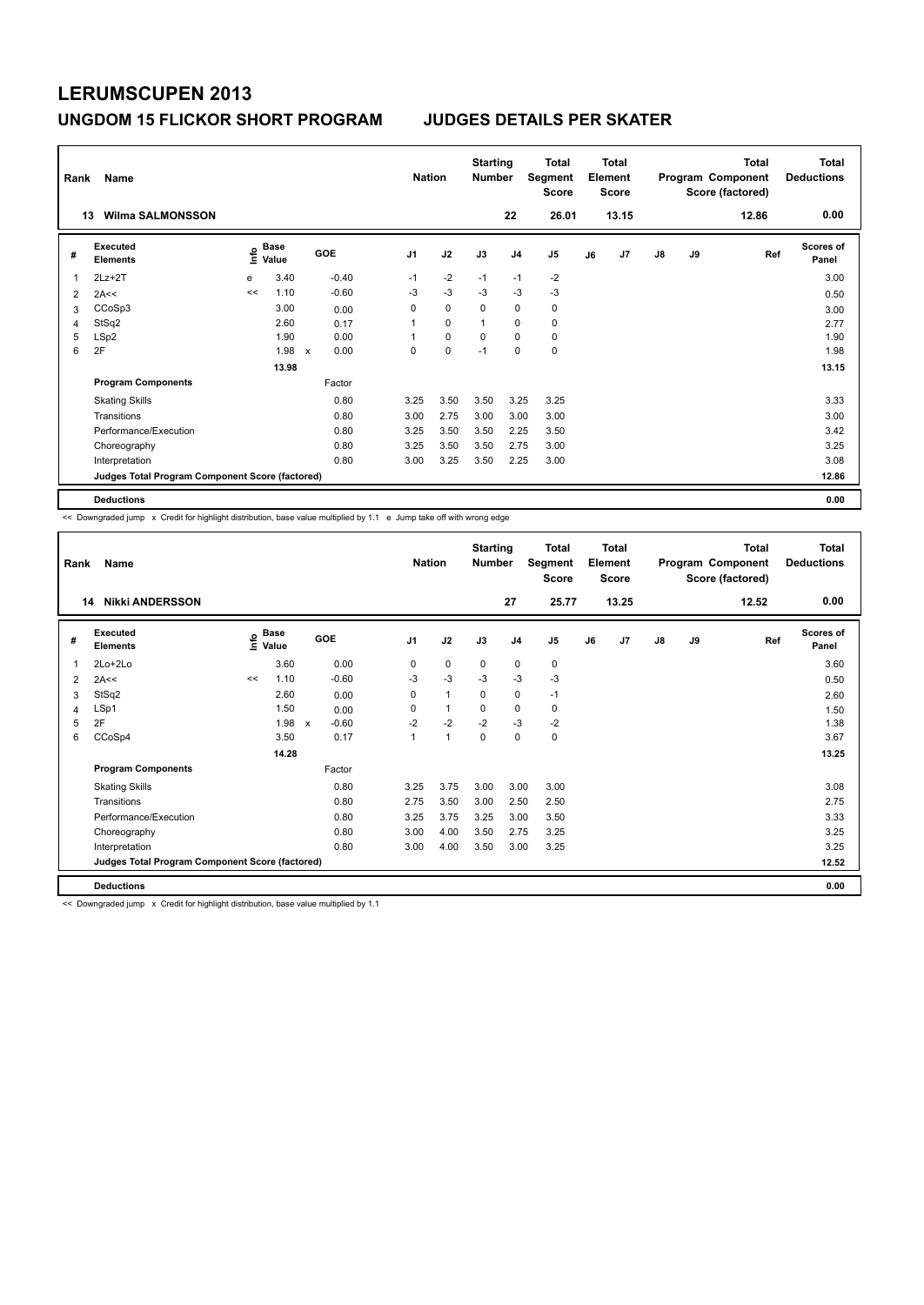| Rank | Name                                            |                   |       |              |         |      | <b>Nation</b> |             | <b>Starting</b><br><b>Number</b> |                | Total<br>Segment<br><b>Score</b> |    | <b>Total</b><br>Element<br><b>Score</b> |               |    | <b>Total</b><br>Program Component<br>Score (factored) | Total<br><b>Deductions</b> |
|------|-------------------------------------------------|-------------------|-------|--------------|---------|------|---------------|-------------|----------------------------------|----------------|----------------------------------|----|-----------------------------------------|---------------|----|-------------------------------------------------------|----------------------------|
|      | <b>Nora KEMI</b><br>15                          |                   |       |              |         |      |               |             |                                  | 13             | 25.69                            |    | 13.41                                   |               |    | 12.28                                                 | 0.00                       |
| #    | Executed<br><b>Elements</b>                     | e Base<br>⊆ Value | Base  |              | GOE     | J1   |               | J2          | J3                               | J <sub>4</sub> | J <sub>5</sub>                   | J6 | J7                                      | $\mathsf{J}8$ | J9 | Ref                                                   | <b>Scores of</b><br>Panel  |
|      | 2Lo+2Lo                                         |                   | 3.60  |              | 0.00    | 0    |               | $\mathbf 0$ | $-1$                             | $\mathbf 0$    | 0                                |    |                                         |               |    |                                                       | 3.60                       |
| 2    | 2F                                              |                   | 1.80  |              | $-0.10$ | 0    |               | $\mathbf 0$ | $-1$                             | $-1$           | $\mathbf 0$                      |    |                                         |               |    |                                                       | 1.70                       |
| 3    | LSp2                                            |                   | 1.90  |              | 0.50    | 1    |               | 1           | $\mathbf{1}$                     | 2              | $\mathbf{1}$                     |    |                                         |               |    |                                                       | 2.40                       |
| 4    | StSq1                                           |                   | 1.80  |              | $-0.20$ | 0    |               | 0           | $-1$                             | $-1$           | $-1$                             |    |                                         |               |    |                                                       | 1.60                       |
| 5    | 2A<<                                            | <<                | 1.21  | $\mathsf{x}$ | $-0.60$ | $-3$ |               | $-3$        | $-3$                             | $-3$           | $-3$                             |    |                                         |               |    |                                                       | 0.61                       |
| 6    | CCoSp4                                          |                   | 3.50  |              | 0.00    | 0    |               | $\mathbf 0$ | $\mathbf 0$                      | 0              | $-1$                             |    |                                         |               |    |                                                       | 3.50                       |
|      |                                                 |                   | 13.81 |              |         |      |               |             |                                  |                |                                  |    |                                         |               |    |                                                       | 13.41                      |
|      | <b>Program Components</b>                       |                   |       |              | Factor  |      |               |             |                                  |                |                                  |    |                                         |               |    |                                                       |                            |
|      | <b>Skating Skills</b>                           |                   |       |              | 0.80    | 3.00 |               | 3.50        | 3.25                             | 2.75           | 3.25                             |    |                                         |               |    |                                                       | 3.17                       |
|      | Transitions                                     |                   |       |              | 0.80    | 2.75 |               | 3.25        | 3.00                             | 2.50           | 3.00                             |    |                                         |               |    |                                                       | 2.92                       |
|      | Performance/Execution                           |                   |       |              | 0.80    | 3.00 |               | 3.50        | 3.25                             | 2.75           | 3.25                             |    |                                         |               |    |                                                       | 3.17                       |
|      | Choreography                                    |                   |       |              | 0.80    | 3.00 |               | 3.75        | 3.25                             | 3.00           | 3.00                             |    |                                         |               |    |                                                       | 3.08                       |
|      | Interpretation                                  |                   |       |              | 0.80    | 3.00 |               | 3.50        | 3.00                             | 2.50           | 3.00                             |    |                                         |               |    |                                                       | 3.00                       |
|      | Judges Total Program Component Score (factored) |                   |       |              |         |      |               |             |                                  |                |                                  |    |                                         |               |    |                                                       | 12.28                      |
|      | <b>Deductions</b>                               |                   |       |              |         |      |               |             |                                  |                |                                  |    |                                         |               |    |                                                       | 0.00                       |

<< Downgraded jump x Credit for highlight distribution, base value multiplied by 1.1

| Rank | Name                                            |    |                                       |                           |            | <b>Nation</b>  |             | <b>Starting</b><br><b>Number</b> |                | <b>Total</b><br>Segment<br><b>Score</b> |    | <b>Total</b><br>Element<br><b>Score</b> |               |    | <b>Total</b><br>Program Component<br>Score (factored) | <b>Total</b><br><b>Deductions</b> |
|------|-------------------------------------------------|----|---------------------------------------|---------------------------|------------|----------------|-------------|----------------------------------|----------------|-----------------------------------------|----|-----------------------------------------|---------------|----|-------------------------------------------------------|-----------------------------------|
| 16   | <b>Kerstin GLANTZ</b>                           |    |                                       |                           |            |                |             |                                  | 26             | 25.53                                   |    | 12.93                                   |               |    | 12.60                                                 | 0.00                              |
| #    | Executed<br><b>Elements</b>                     |    | <b>Base</b><br>$\sum_{i=1}^{6}$ Value |                           | <b>GOE</b> | J <sub>1</sub> | J2          | J3                               | J <sub>4</sub> | J5                                      | J6 | J7                                      | $\mathsf{J}8$ | J9 | Ref                                                   | <b>Scores of</b><br>Panel         |
| 1    | CCoSp3                                          |    | 3.00                                  |                           | $-0.10$    | 0              | $\mathbf 0$ | $-1$                             | 0              | $-1$                                    |    |                                         |               |    |                                                       | 2.90                              |
| 2    | StSq1                                           |    | 1.80                                  |                           | 0.00       | 0              | $\pmb{0}$   | 0                                | 0              | 0                                       |    |                                         |               |    |                                                       | 1.80                              |
| 3    | 2A<<                                            | << | 1.21                                  | $\mathsf{x}$              | $-0.60$    | $-3$           | $-3$        | $-3$                             | $-3$           | $-3$                                    |    |                                         |               |    |                                                       | 0.61                              |
| 4    | $2F+2T$                                         |    | 3.41                                  | $\mathsf{x}$              | 0.00       | 0              | $\mathbf 0$ | $\mathbf 0$                      | $\mathbf{1}$   | $-1$                                    |    |                                         |               |    |                                                       | 3.41                              |
| 5    | 2Lz                                             |    | 2.31                                  | $\boldsymbol{\mathsf{x}}$ | 0.00       | $-2$           | $\mathbf 0$ | $\mathbf 0$                      | $\mathbf{1}$   | 0                                       |    |                                         |               |    |                                                       | 2.31                              |
| 6    | LSp2                                            |    | 1.90                                  |                           | 0.00       | 0              | $\mathbf 0$ | $\mathbf 0$                      | $\mathbf{1}$   | 0                                       |    |                                         |               |    |                                                       | 1.90                              |
|      |                                                 |    | 13.63                                 |                           |            |                |             |                                  |                |                                         |    |                                         |               |    |                                                       | 12.93                             |
|      | <b>Program Components</b>                       |    |                                       |                           | Factor     |                |             |                                  |                |                                         |    |                                         |               |    |                                                       |                                   |
|      | <b>Skating Skills</b>                           |    |                                       |                           | 0.80       | 3.00           | 3.75        | 3.50                             | 3.50           | 3.25                                    |    |                                         |               |    |                                                       | 3.42                              |
|      | Transitions                                     |    |                                       |                           | 0.80       | 2.75           | 3.00        | 2.75                             | 3.25           | 3.00                                    |    |                                         |               |    |                                                       | 2.92                              |
|      | Performance/Execution                           |    |                                       |                           | 0.80       | 3.00           | 3.50        | 3.25                             | 3.25           | 3.25                                    |    |                                         |               |    |                                                       | 3.25                              |
|      | Choreography                                    |    |                                       |                           | 0.80       | 3.25           | 3.75        | 3.00                             | 3.00           | 3.00                                    |    |                                         |               |    |                                                       | 3.08                              |
|      | Interpretation                                  |    |                                       |                           | 0.80       | 2.50           | 3.50        | 3.25                             | 3.00           | 3.00                                    |    |                                         |               |    |                                                       | 3.08                              |
|      | Judges Total Program Component Score (factored) |    |                                       |                           |            |                |             |                                  |                |                                         |    |                                         |               |    |                                                       | 12.60                             |
|      | <b>Deductions</b>                               |    |                                       |                           |            |                |             |                                  |                |                                         |    |                                         |               |    |                                                       | 0.00                              |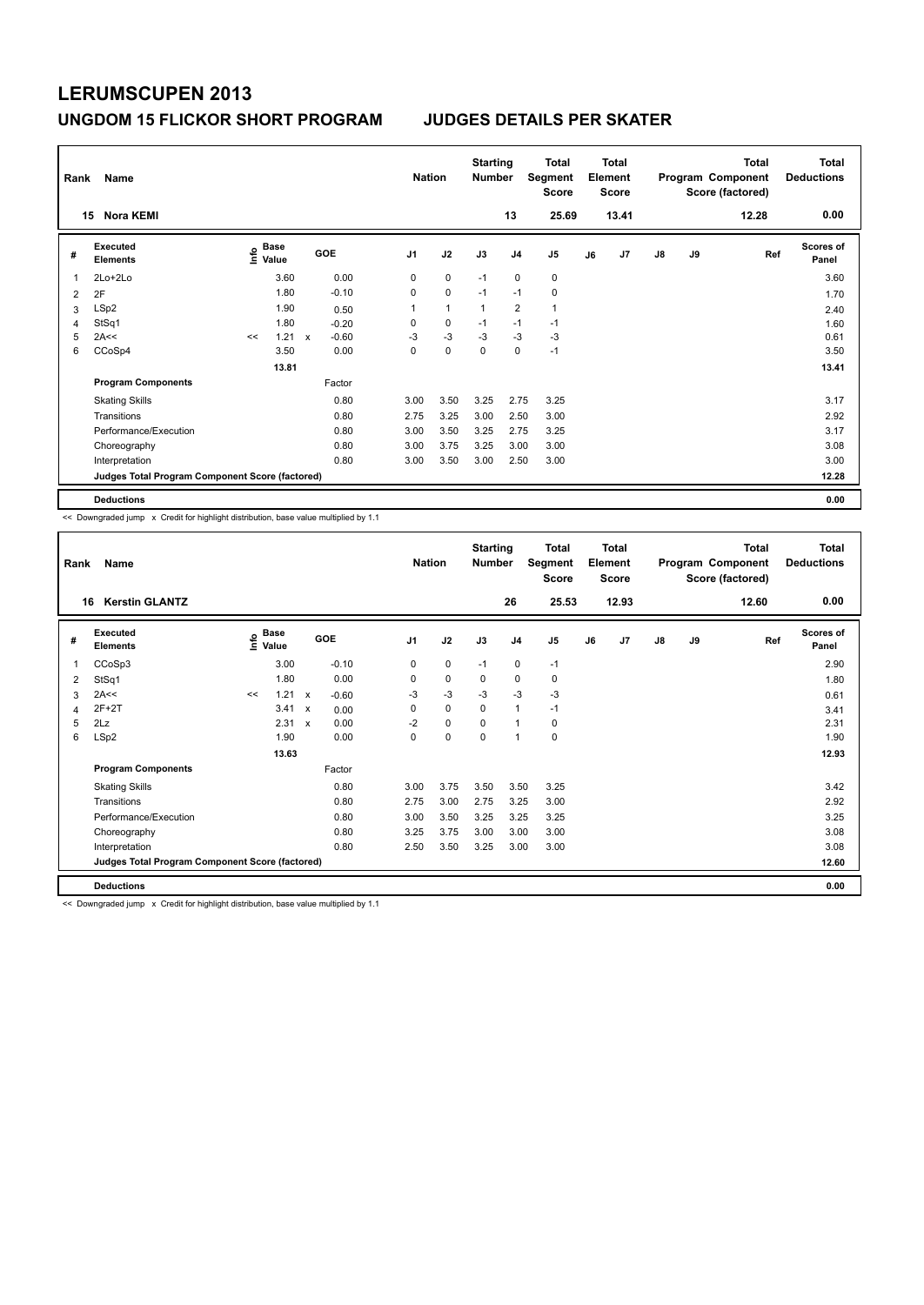| Rank           | Name                                            |    |                                  |         | <b>Nation</b> |             | <b>Starting</b><br><b>Number</b> |                | Total<br>Segment<br><b>Score</b> |    | <b>Total</b><br>Element<br><b>Score</b> |               |    | <b>Total</b><br>Program Component<br>Score (factored) | <b>Total</b><br><b>Deductions</b> |
|----------------|-------------------------------------------------|----|----------------------------------|---------|---------------|-------------|----------------------------------|----------------|----------------------------------|----|-----------------------------------------|---------------|----|-------------------------------------------------------|-----------------------------------|
|                | <b>Emma LIDGREN</b><br>17                       |    |                                  |         |               |             |                                  | 14             | 25.44                            |    | 12.90                                   |               |    | 12.54                                                 | 0.00                              |
| #              | Executed<br><b>Elements</b>                     |    | <b>Base</b><br>e Base<br>⊆ Value | GOE     | J1            | J2          | J3                               | J <sub>4</sub> | J <sub>5</sub>                   | J6 | J7                                      | $\mathsf{J}8$ | J9 | Ref                                                   | <b>Scores of</b><br>Panel         |
|                | 2F                                              |    | 1.80                             | 0.00    | 1             | $\mathbf 0$ | 0                                | $\mathbf 0$    | 0                                |    |                                         |               |    |                                                       | 1.80                              |
| $\overline{2}$ | 2A<<                                            | << | 1.10                             | $-0.60$ | $-3$          | $-3$        | $-3$                             | $-3$           | $-3$                             |    |                                         |               |    |                                                       | 0.50                              |
| 3              | $2Lo+2Lo$                                       |    | 3.60                             | 0.00    | 0             | 0           | 0                                | $\mathbf 0$    | 0                                |    |                                         |               |    |                                                       | 3.60                              |
| 4              | CCoSp3                                          |    | 3.00                             | 0.00    | 0             | $\mathbf 0$ | $\Omega$                         | 0              | $-1$                             |    |                                         |               |    |                                                       | 3.00                              |
| 5              | LSp1                                            |    | 1.50                             | $-0.10$ | $-1$          | $\mathbf 0$ | $\Omega$                         | $\mathbf 0$    | $-1$                             |    |                                         |               |    |                                                       | 1.40                              |
| 6              | StSq2                                           |    | 2.60                             | 0.00    | 0             | 0           | $\mathbf 0$                      | $\mathbf 0$    | $\mathbf 0$                      |    |                                         |               |    |                                                       | 2.60                              |
|                |                                                 |    | 13.60                            |         |               |             |                                  |                |                                  |    |                                         |               |    |                                                       | 12.90                             |
|                | <b>Program Components</b>                       |    |                                  | Factor  |               |             |                                  |                |                                  |    |                                         |               |    |                                                       |                                   |
|                | <b>Skating Skills</b>                           |    |                                  | 0.80    | 2.50          | 3.50        | 3.25                             | 3.00           | 3.25                             |    |                                         |               |    |                                                       | 3.17                              |
|                | Transitions                                     |    |                                  | 0.80    | 2.50          | 2.75        | 3.00                             | 2.50           | 3.25                             |    |                                         |               |    |                                                       | 2.75                              |
|                | Performance/Execution                           |    |                                  | 0.80    | 3.00          | 3.50        | 3.25                             | 3.00           | 3.50                             |    |                                         |               |    |                                                       | 3.25                              |
|                | Choreography                                    |    |                                  | 0.80    | 3.25          | 3.25        | 3.25                             | 2.75           | 3.25                             |    |                                         |               |    |                                                       | 3.25                              |
|                | Interpretation                                  |    |                                  | 0.80    | 3.25          | 3.25        | 3.50                             | 2.75           | 3.25                             |    |                                         |               |    |                                                       | 3.25                              |
|                | Judges Total Program Component Score (factored) |    |                                  |         |               |             |                                  |                |                                  |    |                                         |               |    |                                                       | 12.54                             |
|                | <b>Deductions</b>                               |    |                                  |         |               |             |                                  |                |                                  |    |                                         |               |    |                                                       | 0.00                              |

<< Downgraded jump

| Rank<br>18 | Name<br><b>Frida SANDGREN</b>                   |       |               |            | <b>Nation</b>  |              | <b>Starting</b><br><b>Number</b> | 8              | Total<br>Segment<br><b>Score</b><br>25.36 |    | <b>Total</b><br>Element<br><b>Score</b><br>12.70 |    |    | <b>Total</b><br>Program Component<br>Score (factored)<br>12.66 | Total<br><b>Deductions</b><br>0.00 |
|------------|-------------------------------------------------|-------|---------------|------------|----------------|--------------|----------------------------------|----------------|-------------------------------------------|----|--------------------------------------------------|----|----|----------------------------------------------------------------|------------------------------------|
| #          | Executed<br><b>Elements</b>                     | lnfo  | Base<br>Value | <b>GOE</b> | J <sub>1</sub> | J2           | J3                               | J <sub>4</sub> | J <sub>5</sub>                            | J6 | J7                                               | J8 | J9 | Ref                                                            | <b>Scores of</b><br>Panel          |
| 1          | 2Lz                                             |       | 2.10          | $-0.90$    | $-2$           | $-3$         | $-3$                             | $-3$           | $-3$                                      |    |                                                  |    |    |                                                                | 1.20                               |
| 2          | $2F+2T$                                         |       | 3.10          | 0.10       | 1              | 0            | 0                                | $\mathbf{1}$   | 0                                         |    |                                                  |    |    |                                                                | 3.20                               |
| 3          | 2A<<                                            | $\,<$ | 1.10          | $-0.60$    | $-3$           | $-3$         | $-3$                             | $-3$           | $-3$                                      |    |                                                  |    |    |                                                                | 0.50                               |
| 4          | CCoSp4                                          |       | 3.50          | 0.33       | 0              | $\mathbf{1}$ | 0                                | 1              | 1                                         |    |                                                  |    |    |                                                                | 3.83                               |
| 5          | StSq2                                           |       | 2.60          | 0.17       | $\overline{1}$ | 0            | 0                                | 1              | 0                                         |    |                                                  |    |    |                                                                | 2.77                               |
| 6          | LSp1                                            |       | 1.50          | $-0.30$    | $-1$           | $-1$         | $-1$                             | 0              | $-1$                                      |    |                                                  |    |    |                                                                | 1.20                               |
|            |                                                 |       | 13.90         |            |                |              |                                  |                |                                           |    |                                                  |    |    |                                                                | 12.70                              |
|            | <b>Program Components</b>                       |       |               | Factor     |                |              |                                  |                |                                           |    |                                                  |    |    |                                                                |                                    |
|            | <b>Skating Skills</b>                           |       |               | 0.80       | 2.75           | 3.50         | 3.25                             | 3.50           | 3.25                                      |    |                                                  |    |    |                                                                | 3.33                               |
|            | Transitions                                     |       |               | 0.80       | 2.75           | 2.50         | 2.75                             | 3.00           | 3.00                                      |    |                                                  |    |    |                                                                | 2.83                               |
|            | Performance/Execution                           |       |               | 0.80       | 2.75           | 3.25         | 3.50                             | 3.00           | 3.50                                      |    |                                                  |    |    |                                                                | 3.25                               |
|            | Choreography                                    |       |               | 0.80       | 3.00           | 3.25         | 3.50                             | 3.25           | 3.25                                      |    |                                                  |    |    |                                                                | 3.25                               |
|            | Interpretation                                  |       |               | 0.80       | 3.00           | 3.25         | 3.25                             | 2.75           | 3.25                                      |    |                                                  |    |    |                                                                | 3.17                               |
|            | Judges Total Program Component Score (factored) |       |               |            |                |              |                                  |                |                                           |    |                                                  |    |    |                                                                | 12.66                              |
|            | <b>Deductions</b>                               |       |               |            |                |              |                                  |                |                                           |    |                                                  |    |    |                                                                | 0.00                               |

<< Downgraded jump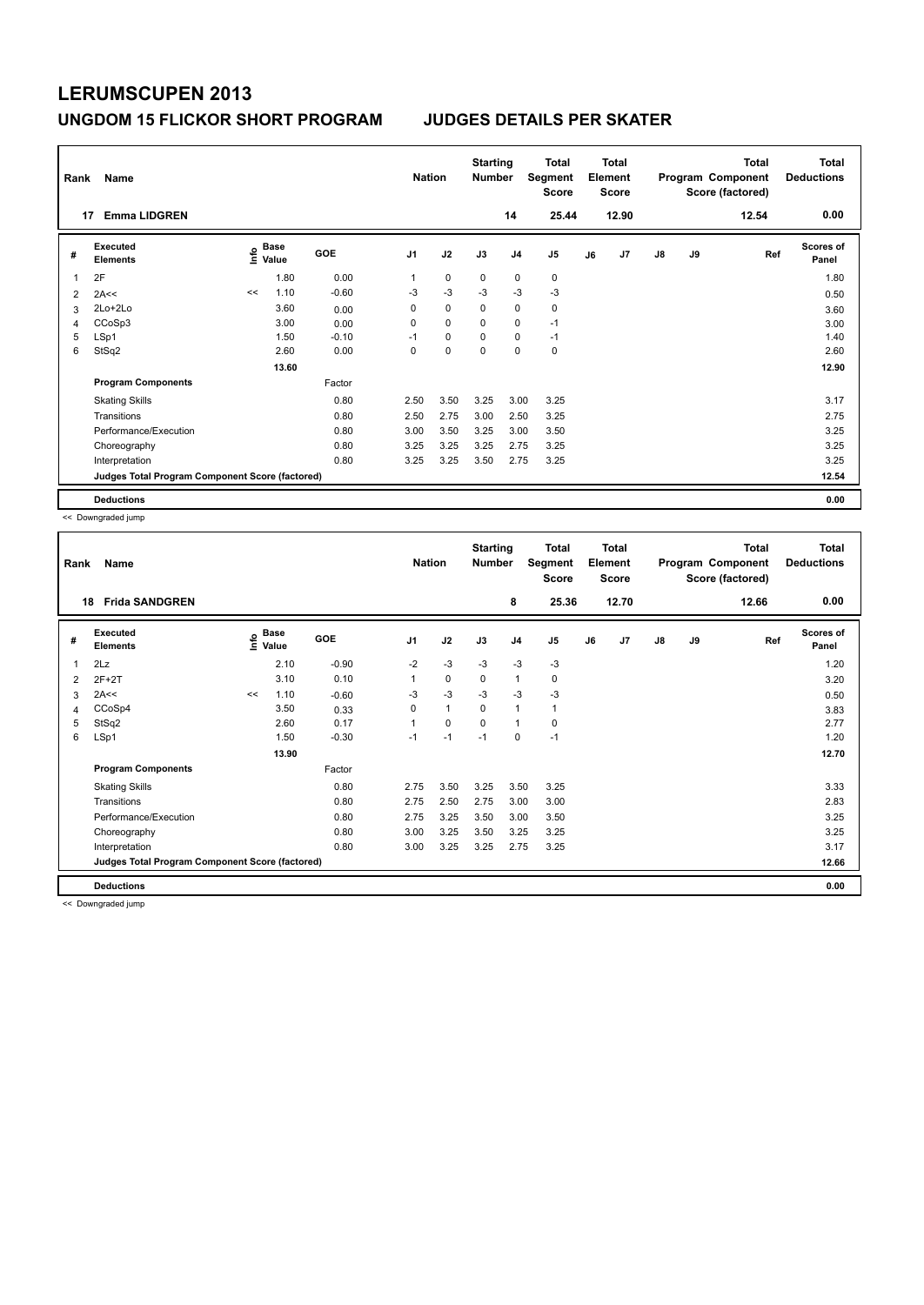| Rank | Name                                            |      |                      |             |         |                | <b>Nation</b> |              | <b>Starting</b><br><b>Number</b> |                | Total<br>Segment<br><b>Score</b> |    | <b>Total</b><br>Element<br><b>Score</b> |               |    | Total<br>Program Component<br>Score (factored) | <b>Total</b><br><b>Deductions</b> |
|------|-------------------------------------------------|------|----------------------|-------------|---------|----------------|---------------|--------------|----------------------------------|----------------|----------------------------------|----|-----------------------------------------|---------------|----|------------------------------------------------|-----------------------------------|
|      | <b>Vilma NORDH</b><br>19                        |      |                      |             |         |                |               |              |                                  | 19             | 25.32                            |    | 13.06                                   |               |    | 12.26                                          | 0.00                              |
| #    | <b>Executed</b><br><b>Elements</b>              | lnfo | <b>Base</b><br>Value |             | GOE     | J <sub>1</sub> |               | J2           | J3                               | J <sub>4</sub> | J5                               | J6 | J7                                      | $\mathsf{J}8$ | J9 | Ref                                            | <b>Scores of</b><br>Panel         |
|      | $2Lz + 2T$                                      |      | 3.40                 |             | $-0.10$ | 1              |               | $\mathbf 0$  | $-1$                             | $-1$           | $\mathbf 0$                      |    |                                         |               |    |                                                | 3.30                              |
| 2    | StSq2                                           |      | 2.60                 |             | 0.00    | 0              |               | $\mathbf{1}$ | $-1$                             | 0              | $\pmb{0}$                        |    |                                         |               |    |                                                | 2.60                              |
| 3    | CCoSp3                                          |      | 3.00                 |             | $-0.10$ | 0              |               | $\pmb{0}$    | $-1$                             | $-1$           | 0                                |    |                                         |               |    |                                                | 2.90                              |
| 4    | 2F                                              |      | 1.98                 | X           | 0.00    | 0              |               | $\mathbf 0$  | $-1$                             | 0              | 0                                |    |                                         |               |    |                                                | 1.98                              |
| 5    | 2A<<                                            | <<   | 1.21                 | $\mathbf x$ | $-0.60$ | $-3$           |               | $-3$         | $-3$                             | $-3$           | $-3$                             |    |                                         |               |    |                                                | 0.61                              |
| 6    | LSp1                                            |      | 1.50                 |             | 0.17    | 1              |               | $\mathbf 0$  | $\mathbf 0$                      | $\overline{1}$ | $\mathbf 0$                      |    |                                         |               |    |                                                | 1.67                              |
|      |                                                 |      | 13.69                |             |         |                |               |              |                                  |                |                                  |    |                                         |               |    |                                                | 13.06                             |
|      | <b>Program Components</b>                       |      |                      |             | Factor  |                |               |              |                                  |                |                                  |    |                                         |               |    |                                                |                                   |
|      | <b>Skating Skills</b>                           |      |                      |             | 0.80    | 3.50           |               | 3.50         | 3.00                             | 2.75           | 3.25                             |    |                                         |               |    |                                                | 3.25                              |
|      | Transitions                                     |      |                      |             | 0.80    | 2.75           |               | 3.25         | 2.75                             | 2.50           | 3.00                             |    |                                         |               |    |                                                | 2.83                              |
|      | Performance/Execution                           |      |                      |             | 0.80    | 3.00           |               | 3.50         | 3.25                             | 2.75           | 3.25                             |    |                                         |               |    |                                                | 3.17                              |
|      | Choreography                                    |      |                      |             | 0.80    | 2.75           |               | 3.50         | 3.25                             | 2.50           | 3.00                             |    |                                         |               |    |                                                | 3.00                              |
|      | Interpretation                                  |      |                      |             | 0.80    | 3.00           |               | 3.25         | 3.00                             | 2.50           | 3.25                             |    |                                         |               |    |                                                | 3.08                              |
|      | Judges Total Program Component Score (factored) |      |                      |             |         |                |               |              |                                  |                |                                  |    |                                         |               |    |                                                | 12.26                             |
|      | <b>Deductions</b>                               |      |                      |             |         |                |               |              |                                  |                |                                  |    |                                         |               |    |                                                | 0.00                              |

<< Downgraded jump x Credit for highlight distribution, base value multiplied by 1.1

| Rank | Name                                            |    |                                       |            | <b>Nation</b>  |      | <b>Starting</b><br><b>Number</b> |                | <b>Total</b><br>Segment<br><b>Score</b> |    | <b>Total</b><br>Element<br><b>Score</b> |               |    | <b>Total</b><br>Program Component<br>Score (factored) | Total<br><b>Deductions</b> |
|------|-------------------------------------------------|----|---------------------------------------|------------|----------------|------|----------------------------------|----------------|-----------------------------------------|----|-----------------------------------------|---------------|----|-------------------------------------------------------|----------------------------|
| 20   | Maria STAXÄNG                                   |    |                                       |            |                |      |                                  | 20             | 24.70                                   |    | 12.50                                   |               |    | 12.20                                                 | 0.00                       |
| #    | Executed<br><b>Elements</b>                     |    | <b>Base</b><br>$\sum_{i=1}^{6}$ Value | <b>GOE</b> | J <sub>1</sub> | J2   | J3                               | J <sub>4</sub> | J <sub>5</sub>                          | J6 | J7                                      | $\mathsf{J}8$ | J9 | Ref                                                   | <b>Scores of</b><br>Panel  |
| 1    | 2Lz                                             |    | 2.10                                  | $-0.30$    | $-1$           | 0    | $-1$                             | $-1$           | $-1$                                    |    |                                         |               |    |                                                       | 1.80                       |
| 2    | $2F+2T$                                         |    | 3.10                                  | 0.00       | 0              | 0    | 0                                | $\mathbf 0$    | 0                                       |    |                                         |               |    |                                                       | 3.10                       |
| 3    | 2A<<                                            | << | 1.10                                  | $-0.60$    | $-3$           | $-3$ | $-3$                             | $-3$           | $-3$                                    |    |                                         |               |    |                                                       | 0.50                       |
| 4    | CCoSp4                                          |    | 3.50                                  | $-0.10$    | $-1$           | 0    | $-1$                             | $\mathbf 0$    | 0                                       |    |                                         |               |    |                                                       | 3.40                       |
| 5    | StSq1                                           |    | 1.80                                  | 0.00       | $\Omega$       | 0    | $\Omega$                         | $-1$           | 0                                       |    |                                         |               |    |                                                       | 1.80                       |
| 6    | LSp2                                            |    | 1.90                                  | 0.00       | 1              | 0    | 0                                | 0              | $\pmb{0}$                               |    |                                         |               |    |                                                       | 1.90                       |
|      |                                                 |    | 13.50                                 |            |                |      |                                  |                |                                         |    |                                         |               |    |                                                       | 12.50                      |
|      | <b>Program Components</b>                       |    |                                       | Factor     |                |      |                                  |                |                                         |    |                                         |               |    |                                                       |                            |
|      | <b>Skating Skills</b>                           |    |                                       | 0.80       | 3.00           | 3.50 | 3.25                             | 2.50           | 3.25                                    |    |                                         |               |    |                                                       | 3.17                       |
|      | Transitions                                     |    |                                       | 0.80       | 2.75           | 2.50 | 3.25                             | 2.25           | 2.75                                    |    |                                         |               |    |                                                       | 2.67                       |
|      | Performance/Execution                           |    |                                       | 0.80       | 3.25           | 3.25 | 3.50                             | 2.75           | 3.25                                    |    |                                         |               |    |                                                       | 3.25                       |
|      | Choreography                                    |    |                                       | 0.80       | 3.00           | 3.25 | 3.50                             | 2.25           | 3.00                                    |    |                                         |               |    |                                                       | 3.08                       |
|      | Interpretation                                  |    |                                       | 0.80       | 3.25           | 3.00 | 3.25                             | 2.50           | 3.00                                    |    |                                         |               |    |                                                       | 3.08                       |
|      | Judges Total Program Component Score (factored) |    |                                       |            |                |      |                                  |                |                                         |    |                                         |               |    |                                                       | 12.20                      |
|      | <b>Deductions</b>                               |    |                                       |            |                |      |                                  |                |                                         |    |                                         |               |    |                                                       | 0.00                       |

<< Downgraded jump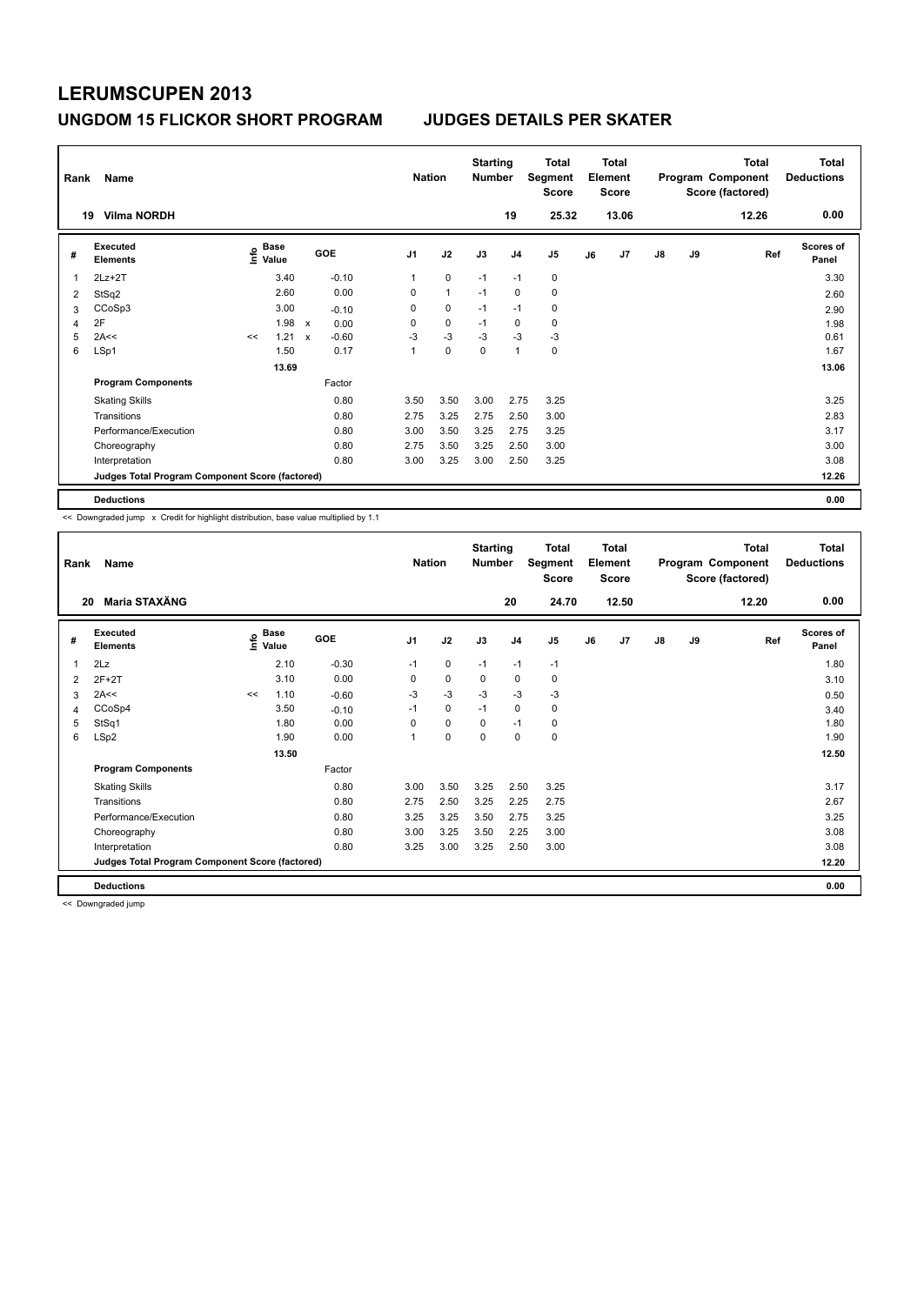| Rank<br>21 | Name<br><b>Stina FREDRIKSSON</b>                |                       |                         | <b>Nation</b>  |             | <b>Starting</b><br><b>Number</b> | $\mathbf{2}$   | <b>Total</b><br>Segment<br><b>Score</b><br>24.64 |    | <b>Total</b><br>Element<br><b>Score</b><br>12.52 |               |    | <b>Total</b><br>Program Component<br>Score (factored)<br>13.12 | Total<br><b>Deductions</b><br>1.00 |
|------------|-------------------------------------------------|-----------------------|-------------------------|----------------|-------------|----------------------------------|----------------|--------------------------------------------------|----|--------------------------------------------------|---------------|----|----------------------------------------------------------------|------------------------------------|
|            |                                                 |                       |                         |                |             |                                  |                |                                                  |    |                                                  |               |    |                                                                |                                    |
| #          | Executed<br><b>Elements</b>                     | Base<br>lnfo<br>Value | GOE                     | J <sub>1</sub> | J2          | J3                               | J <sub>4</sub> | J <sub>5</sub>                                   | J6 | J <sub>7</sub>                                   | $\mathsf{J}8$ | J9 | Ref                                                            | <b>Scores of</b><br>Panel          |
| 1          | 2A                                              | 3.30                  | $-1.50$                 | $-3$           | $-3$        | $-3$                             | $-3$           | $-3$                                             |    |                                                  |               |    |                                                                | 1.80                               |
| 2          | 2F                                              | 1.80                  | $-0.20$                 | $-1$           | $-1$        | $-1$                             | $\mathbf 0$    | 0                                                |    |                                                  |               |    |                                                                | 1.60                               |
| 3          | CCoSp3                                          | 3.00                  | 0.00                    | 0              | $-1$        | 0                                | $\mathbf{1}$   | 0                                                |    |                                                  |               |    |                                                                | 3.00                               |
| 4          | $2Lz+1T$                                        | 2.75                  | $-0.90$<br>$\mathbf{x}$ | $-3$           | $-3$        | $-3$                             | $-3$           | $-3$                                             |    |                                                  |               |    |                                                                | 1.85                               |
| 5          | LSp1                                            | 1.50                  | 0.00                    | $-1$           | $\mathbf 0$ | $\Omega$                         | $\mathbf 0$    | $\mathbf 0$                                      |    |                                                  |               |    |                                                                | 1.50                               |
| 6          | StSq2                                           | 2.60                  | 0.17                    | 1              | $\mathbf 0$ | $\mathbf 0$                      | $\overline{1}$ | $\mathbf 0$                                      |    |                                                  |               |    |                                                                | 2.77                               |
|            |                                                 | 14.95                 |                         |                |             |                                  |                |                                                  |    |                                                  |               |    |                                                                | 12.52                              |
|            | <b>Program Components</b>                       |                       | Factor                  |                |             |                                  |                |                                                  |    |                                                  |               |    |                                                                |                                    |
|            | <b>Skating Skills</b>                           |                       | 0.80                    | 3.25           | 3.25        | 3.25                             | 3.75           | 3.50                                             |    |                                                  |               |    |                                                                | 3.33                               |
|            | Transitions                                     |                       | 0.80                    | 3.25           | 2.50        | 2.75                             | 3.25           | 3.00                                             |    |                                                  |               |    |                                                                | 3.00                               |
|            | Performance/Execution                           |                       | 0.80                    | 3.50           | 3.50        | 3.50                             | 3.25           | 3.50                                             |    |                                                  |               |    |                                                                | 3.50                               |
|            | Choreography                                    |                       | 0.80                    | 3.50           | 3.25        | 3.50                             | 3.25           | 3.25                                             |    |                                                  |               |    |                                                                | 3.33                               |
|            | Interpretation                                  |                       | 0.80                    | 3.25           | 3.25        | 3.25                             | 3.00           | 3.25                                             |    |                                                  |               |    |                                                                | 3.25                               |
|            | Judges Total Program Component Score (factored) |                       |                         |                |             |                                  |                |                                                  |    |                                                  |               |    |                                                                | 13.12                              |
|            | <b>Deductions</b>                               |                       | $-1.00$<br>Falls:       |                |             |                                  |                |                                                  |    |                                                  |               |    |                                                                | $-1.00$                            |

x Credit for highlight distribution, base value multiplied by 1.1

| Rank | Name                                            |         |                      |                         | <b>Nation</b>  |      | <b>Starting</b><br><b>Number</b> |                | <b>Total</b><br>Segment<br><b>Score</b> |    | <b>Total</b><br>Element<br><b>Score</b> |    |    | <b>Total</b><br>Program Component<br>Score (factored) | <b>Total</b><br><b>Deductions</b> |
|------|-------------------------------------------------|---------|----------------------|-------------------------|----------------|------|----------------------------------|----------------|-----------------------------------------|----|-----------------------------------------|----|----|-------------------------------------------------------|-----------------------------------|
| 22   | <b>Amanda SABEL</b>                             |         |                      |                         |                |      |                                  | 18             | 24.47                                   |    | 12.73                                   |    |    | 11.74                                                 | 0.00                              |
| #    | <b>Executed</b><br><b>Elements</b>              | lnfo    | <b>Base</b><br>Value | <b>GOE</b>              | J <sub>1</sub> | J2   | J3                               | J <sub>4</sub> | J <sub>5</sub>                          | J6 | J7                                      | J8 | J9 | Ref                                                   | <b>Scores of</b><br>Panel         |
| 1    | $2Lo+2Lo$                                       |         | 3.60                 | 0.00                    | $-1$           | 0    | 0                                | 0              | 0                                       |    |                                         |    |    |                                                       | 3.60                              |
| 2    | 2A<<                                            | <<      | 1.10                 | $-0.60$                 | $-3$           | $-3$ | $-3$                             | $-3$           | $-3$                                    |    |                                         |    |    |                                                       | 0.50                              |
| 3    | LSp2                                            |         | 1.90                 | 0.50                    | 1              | 1    | 0                                | 1              | 1                                       |    |                                         |    |    |                                                       | 2.40                              |
| 4    | StSq2                                           |         | 2.60                 | $-0.20$                 |                | 0    | $-1$                             | $-1$           | $-1$                                    |    |                                         |    |    |                                                       | 2.40                              |
| 5    | 2F<                                             | $\prec$ | 1.43                 | $-0.60$<br>$\mathsf{x}$ | $-2$           | $-2$ | $-3$                             | $-2$           | $-2$                                    |    |                                         |    |    |                                                       | 0.83                              |
| 6    | CCoSp3                                          |         | 3.00                 | 0.00                    | $\overline{1}$ | 0    | 0                                | 0              | 0                                       |    |                                         |    |    |                                                       | 3.00                              |
|      |                                                 |         | 13.63                |                         |                |      |                                  |                |                                         |    |                                         |    |    |                                                       | 12.73                             |
|      | <b>Program Components</b>                       |         |                      | Factor                  |                |      |                                  |                |                                         |    |                                         |    |    |                                                       |                                   |
|      | <b>Skating Skills</b>                           |         |                      | 0.80                    | 2.75           | 3.50 | 3.00                             | 2.50           | 3.00                                    |    |                                         |    |    |                                                       | 2.92                              |
|      | Transitions                                     |         |                      | 0.80                    | 2.75           | 2.75 | 2.50                             | 2.50           | 2.75                                    |    |                                         |    |    |                                                       | 2.67                              |
|      | Performance/Execution                           |         |                      | 0.80                    | 3.00           | 3.50 | 3.00                             | 2.75           | 3.25                                    |    |                                         |    |    |                                                       | 3.08                              |
|      | Choreography                                    |         |                      | 0.80                    | 3.00           | 3.50 | 3.00                             | 2.50           | 3.00                                    |    |                                         |    |    |                                                       | 3.00                              |
|      | Interpretation                                  |         |                      | 0.80                    | 3.00           | 3.25 | 3.00                             | 2.75           | 3.00                                    |    |                                         |    |    |                                                       | 3.00                              |
|      | Judges Total Program Component Score (factored) |         |                      |                         |                |      |                                  |                |                                         |    |                                         |    |    |                                                       | 11.74                             |
|      | <b>Deductions</b>                               |         |                      |                         |                |      |                                  |                |                                         |    |                                         |    |    |                                                       | 0.00                              |

< Under-rotated jump << Downgraded jump x Credit for highlight distribution, base value multiplied by 1.1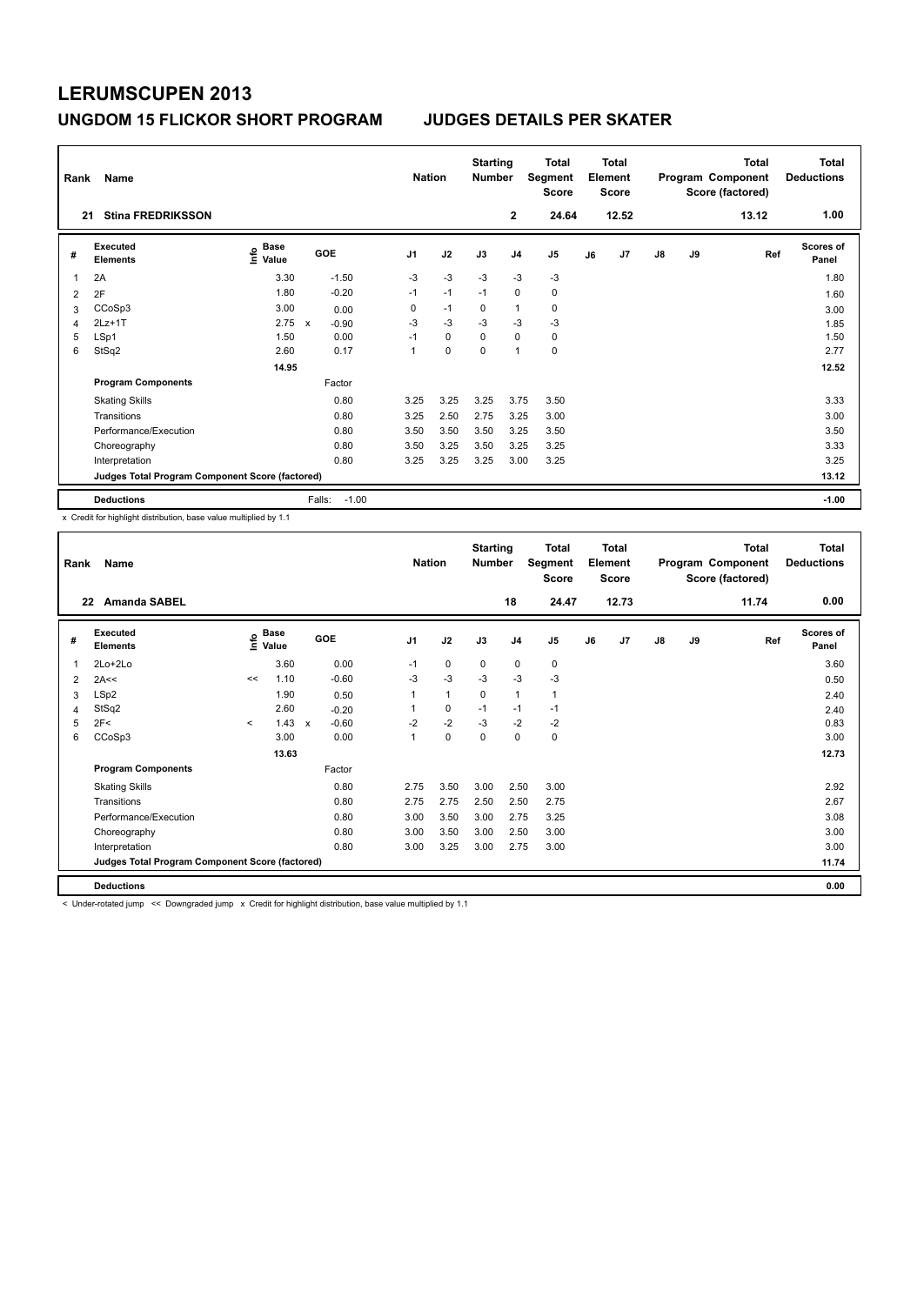| Rank           | Name                                            |      |                      |   |                   | <b>Nation</b>  |              | <b>Starting</b><br><b>Number</b> |                | <b>Total</b><br>Segment<br><b>Score</b> |    | <b>Total</b><br>Element<br><b>Score</b> |               |    | <b>Total</b><br>Program Component<br>Score (factored) | Total<br><b>Deductions</b><br>1.00 |
|----------------|-------------------------------------------------|------|----------------------|---|-------------------|----------------|--------------|----------------------------------|----------------|-----------------------------------------|----|-----------------------------------------|---------------|----|-------------------------------------------------------|------------------------------------|
| 23             | <b>Ella WADERUP</b>                             |      |                      |   |                   |                |              |                                  | 9              | 24.32                                   |    | 12.12                                   |               |    | 13.20                                                 |                                    |
| #              | Executed<br><b>Elements</b>                     | ١nfo | <b>Base</b><br>Value |   | GOE               | J <sub>1</sub> | J2           | J3                               | J <sub>4</sub> | J <sub>5</sub>                          | J6 | J7                                      | $\mathsf{J}8$ | J9 | Ref                                                   | <b>Scores of</b><br>Panel          |
| $\mathbf 1$    | 2Lz+COMBO                                       |      | 2.10                 |   | $-0.90$           | $-3$           | $-3$         | $-3$                             | $-3$           | $-3$                                    |    |                                         |               |    |                                                       | 1.20                               |
| 2              | 2A<<                                            | <<   | 1.10                 |   | $-0.60$           | $-3$           | $-3$         | $-3$                             | $-3$           | $-3$                                    |    |                                         |               |    |                                                       | 0.50                               |
| 3              | CCoSp4                                          |      | 3.50                 |   | 0.17              |                | $\mathbf{1}$ | $\mathbf 0$                      | $\mathbf 0$    | $\pmb{0}$                               |    |                                         |               |    |                                                       | 3.67                               |
| $\overline{4}$ | 2F                                              | e    | 1.98                 | X | $-0.40$           | $-1$           | $-1$         | $-2$                             | $-1$           | $-2$                                    |    |                                         |               |    |                                                       | 1.58                               |
| 5              | StSq2                                           |      | 2.60                 |   | 0.00              | $\Omega$       | $\mathbf 0$  | $\Omega$                         | $\mathbf 0$    | $-1$                                    |    |                                         |               |    |                                                       | 2.60                               |
| 6              | LSp2                                            |      | 1.90                 |   | 0.67              | $\overline{2}$ | 1            | $\Omega$                         | $\overline{2}$ | $\mathbf{1}$                            |    |                                         |               |    |                                                       | 2.57                               |
|                |                                                 |      | 13.18                |   |                   |                |              |                                  |                |                                         |    |                                         |               |    |                                                       | 12.12                              |
|                | <b>Program Components</b>                       |      |                      |   | Factor            |                |              |                                  |                |                                         |    |                                         |               |    |                                                       |                                    |
|                | <b>Skating Skills</b>                           |      |                      |   | 0.80              | 3.25           | 3.50         | 3.25                             | 3.50           | 3.25                                    |    |                                         |               |    |                                                       | 3.33                               |
|                | Transitions                                     |      |                      |   | 0.80              | 3.00           | 3.25         | 3.50                             | 3.25           | 3.00                                    |    |                                         |               |    |                                                       | 3.17                               |
|                | Performance/Execution                           |      |                      |   | 0.80              | 3.00           | 3.75         | 3.00                             | 3.50           | 3.25                                    |    |                                         |               |    |                                                       | 3.25                               |
|                | Choreography                                    |      |                      |   | 0.80              | 3.25           | 3.75         | 3.50                             | 3.25           | 3.50                                    |    |                                         |               |    |                                                       | 3.42                               |
|                | Interpretation                                  |      |                      |   | 0.80              | 3.25           | 3.50         | 3.50                             | 3.25           | 3.25                                    |    |                                         |               |    |                                                       | 3.33                               |
|                | Judges Total Program Component Score (factored) |      |                      |   |                   |                |              |                                  |                |                                         |    |                                         |               |    |                                                       | 13.20                              |
|                | <b>Deductions</b>                               |      |                      |   | Falls:<br>$-1.00$ |                |              |                                  |                |                                         |    |                                         |               |    |                                                       | $-1.00$                            |

<< Downgraded jump x Credit for highlight distribution, base value multiplied by 1.1 e Jump take off with wrong edge

| Rank<br>24 | Name<br><b>Klara LINDEVRET</b>                  |              |                          |                                   | <b>Nation</b>  |              | <b>Starting</b><br><b>Number</b> | 4              | Total<br>Segment<br><b>Score</b><br>23.60 |    | Total<br>Element<br><b>Score</b><br>12.58 |               |    | <b>Total</b><br>Program Component<br>Score (factored)<br>12.02 | Total<br><b>Deductions</b><br>1.00 |
|------------|-------------------------------------------------|--------------|--------------------------|-----------------------------------|----------------|--------------|----------------------------------|----------------|-------------------------------------------|----|-------------------------------------------|---------------|----|----------------------------------------------------------------|------------------------------------|
| #          | <b>Executed</b><br><b>Elements</b>              | Έ            | $_{\circ}$ Base<br>Value | GOE                               | J <sub>1</sub> | J2           | J3                               | J <sub>4</sub> | J <sub>5</sub>                            | J6 | J7                                        | $\mathsf{J}8$ | J9 | Ref                                                            | <b>Scores of</b><br>Panel          |
| 1          | 2A<<                                            | <<           | 1.10                     | $-0.60$                           | $-3$           | $-3$         | $-3$                             | $-3$           | $-3$                                      |    |                                           |               |    |                                                                | 0.50                               |
| 2          | LSp2                                            |              | 1.90                     | 0.33                              | 1              | $\mathbf{1}$ | 0                                | 0              | 1                                         |    |                                           |               |    |                                                                | 2.23                               |
| 3          | $2Lz+2T<$                                       | $\checkmark$ | 3.00                     | $-0.60$                           | $-2$           | $-1$         | $-2$                             | $-2$           | $-2$                                      |    |                                           |               |    |                                                                | 2.40                               |
| 4          | CCoSp4                                          |              | 3.50                     | 0.17                              |                | 0            | 0                                | 1              | 0                                         |    |                                           |               |    |                                                                | 3.67                               |
| 5          | StSq1                                           |              | 1.80                     | 0.00                              | 0              | 0            | $\Omega$                         | $\Omega$       | 0                                         |    |                                           |               |    |                                                                | 1.80                               |
| 6          | 2F                                              |              | 1.98                     | 0.00<br>$\boldsymbol{\mathsf{x}}$ | 0              | 0            | $\mathbf 0$                      | $\mathbf{1}$   | $-1$                                      |    |                                           |               |    |                                                                | 1.98                               |
|            |                                                 |              | 13.28                    |                                   |                |              |                                  |                |                                           |    |                                           |               |    |                                                                | 12.58                              |
|            | <b>Program Components</b>                       |              |                          | Factor                            |                |              |                                  |                |                                           |    |                                           |               |    |                                                                |                                    |
|            | <b>Skating Skills</b>                           |              |                          | 0.80                              | 3.25           | 3.50         | 3.00                             | 2.75           | 3.25                                      |    |                                           |               |    |                                                                | 3.17                               |
|            | Transitions                                     |              |                          | 0.80                              | 2.75           | 3.00         | 2.75                             | 2.50           | 2.75                                      |    |                                           |               |    |                                                                | 2.75                               |
|            | Performance/Execution                           |              |                          | 0.80                              | 3.00           | 3.50         | 3.00                             | 2.50           | 3.50                                      |    |                                           |               |    |                                                                | 3.17                               |
|            | Choreography                                    |              |                          | 0.80                              | 2.75           | 3.50         | 3.00                             | 2.50           | 3.25                                      |    |                                           |               |    |                                                                | 3.00                               |
|            | Interpretation                                  |              |                          | 0.80                              | 3.00           | 3.25         | 2.75                             | 2.75           | 3.00                                      |    |                                           |               |    |                                                                | 2.92                               |
|            | Judges Total Program Component Score (factored) |              |                          |                                   |                |              |                                  |                |                                           |    |                                           |               |    |                                                                | 12.02                              |
|            | <b>Deductions</b>                               |              |                          | Falls:<br>$-1.00$                 |                |              |                                  |                |                                           |    |                                           |               |    |                                                                | $-1.00$                            |

< Under-rotated jump << Downgraded jump x Credit for highlight distribution, base value multiplied by 1.1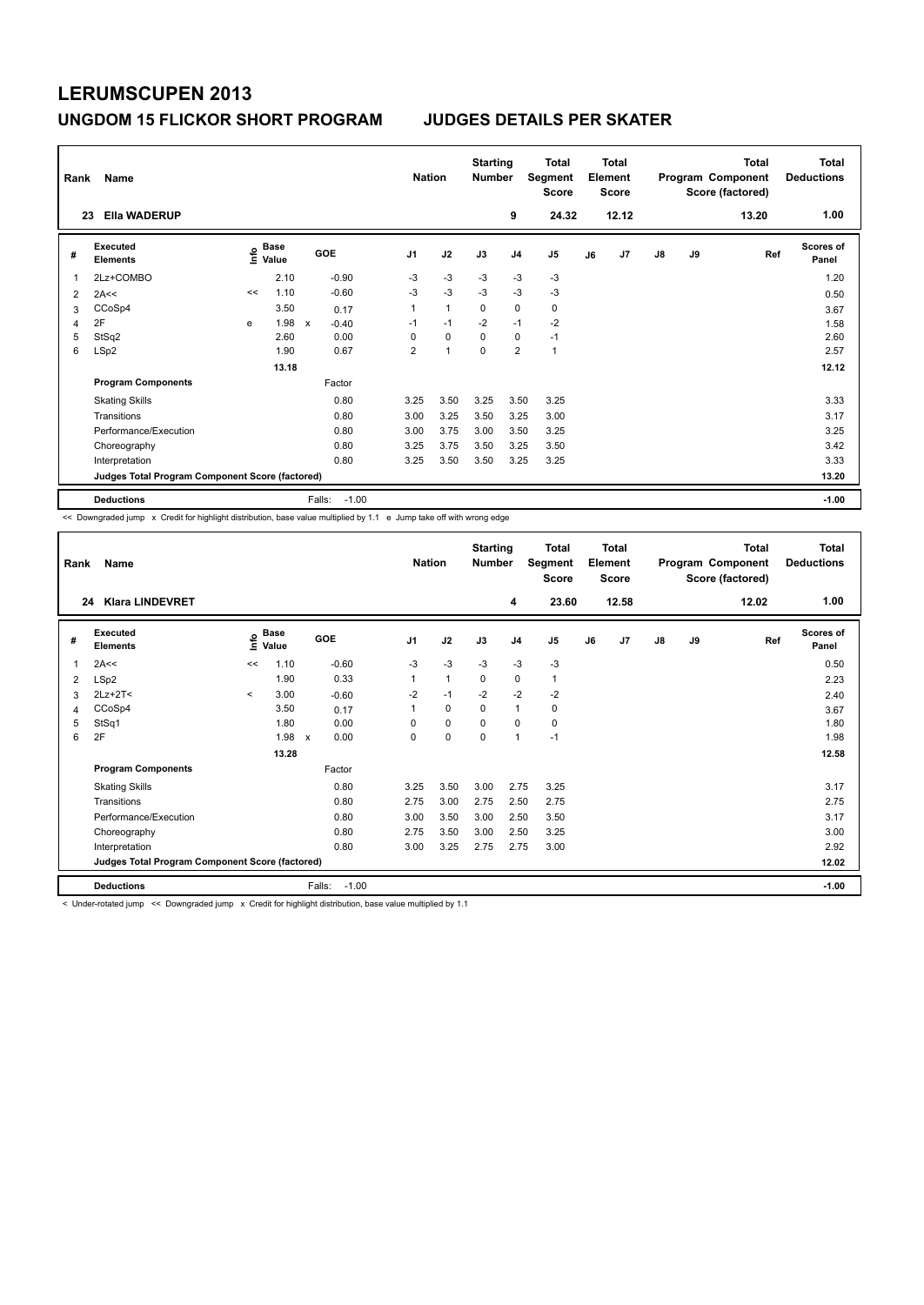| Rank | Name                                            |      |                      |              |            |                          | <b>Nation</b>            | <b>Starting</b><br><b>Number</b> |                | Total<br>Segment<br><b>Score</b> |    | <b>Total</b><br>Element<br><b>Score</b> |               |    | <b>Total</b><br>Program Component<br>Score (factored) | <b>Total</b><br><b>Deductions</b> |
|------|-------------------------------------------------|------|----------------------|--------------|------------|--------------------------|--------------------------|----------------------------------|----------------|----------------------------------|----|-----------------------------------------|---------------|----|-------------------------------------------------------|-----------------------------------|
|      | <b>Linn LARSSON</b><br>25                       |      |                      |              |            |                          |                          |                                  | 16             | 23.58                            |    | 11.78                                   |               |    | 11.80                                                 | 0.00                              |
| #    | <b>Executed</b><br><b>Elements</b>              | lnfo | <b>Base</b><br>Value |              | <b>GOE</b> | J <sub>1</sub>           | J2                       | J3                               | J <sub>4</sub> | J5                               | J6 | J7                                      | $\mathsf{J}8$ | J9 | Ref                                                   | <b>Scores of</b><br>Panel         |
| 1    | $2Lz+2T$                                        | e    | 3.40                 |              | $-0.60$    | $-2$                     | $-1$                     | $-2$                             | $-2$           | $-2$                             |    |                                         |               |    |                                                       | 2.80                              |
| 2    | Α                                               |      | 0.00                 |              | 0.00       | $\overline{\phantom{a}}$ | $\overline{\phantom{a}}$ | $\overline{\phantom{a}}$         |                | $\overline{\phantom{a}}$         |    |                                         |               |    |                                                       | 0.00                              |
| 3    | CCoSp3                                          |      | 3.00                 |              | $-0.10$    | 0                        | $\mathbf 0$              | 0                                | $-1$           | $-1$                             |    |                                         |               |    |                                                       | 2.90                              |
| 4    | 2F                                              |      | 1.98                 | $\mathsf{x}$ | $-0.10$    | $-1$                     | $\mathbf 0$              | 0                                | 0              | $-1$                             |    |                                         |               |    |                                                       | 1.88                              |
| 5    | StSq2                                           |      | 2.60                 |              | $-0.10$    | 0                        | $\mathbf 0$              | $\mathbf 0$                      | $-1$           | $-1$                             |    |                                         |               |    |                                                       | 2.50                              |
| 6    | LSp2                                            |      | 1.90                 |              | $-0.20$    | $-1$                     | $-1$                     | $\Omega$                         | 0              | $-1$                             |    |                                         |               |    |                                                       | 1.70                              |
|      |                                                 |      | 12.88                |              |            |                          |                          |                                  |                |                                  |    |                                         |               |    |                                                       | 11.78                             |
|      | <b>Program Components</b>                       |      |                      |              | Factor     |                          |                          |                                  |                |                                  |    |                                         |               |    |                                                       |                                   |
|      | <b>Skating Skills</b>                           |      |                      |              | 0.80       | 2.75                     | 3.50                     | 2.75                             | 3.00           | 3.25                             |    |                                         |               |    |                                                       | 3.00                              |
|      | Transitions                                     |      |                      |              | 0.80       | 2.50                     | 3.25                     | 2.75                             | 2.50           | 2.75                             |    |                                         |               |    |                                                       | 2.67                              |
|      | Performance/Execution                           |      |                      |              | 0.80       | 2.75                     | 3.75                     | 3.25                             | 2.50           | 3.25                             |    |                                         |               |    |                                                       | 3.08                              |
|      | Choreography                                    |      |                      |              | 0.80       | 3.00                     | 3.75                     | 3.25                             | 2.75           | 3.00                             |    |                                         |               |    |                                                       | 3.08                              |
|      | Interpretation                                  |      |                      |              | 0.80       | 2.75                     | 3.50                     | 3.00                             | 2.50           | 3.00                             |    |                                         |               |    |                                                       | 2.92                              |
|      | Judges Total Program Component Score (factored) |      |                      |              |            |                          |                          |                                  |                |                                  |    |                                         |               |    |                                                       | 11.80                             |
|      | <b>Deductions</b>                               |      |                      |              |            |                          |                          |                                  |                |                                  |    |                                         |               |    |                                                       | 0.00                              |

x Credit for highlight distribution, base value multiplied by 1.1 e Jump take off with wrong edge

| Rank<br>26 | Name<br>Kajsa KOSKINEN                          |    |                          |                         | <b>Nation</b>  |              | <b>Starting</b><br><b>Number</b> | 6              | Total<br>Segment<br><b>Score</b><br>23.19 |    | <b>Total</b><br>Element<br><b>Score</b><br>12.31 |               |    | <b>Total</b><br>Program Component<br>Score (factored)<br>11.88 | Total<br><b>Deductions</b><br>1.00 |
|------------|-------------------------------------------------|----|--------------------------|-------------------------|----------------|--------------|----------------------------------|----------------|-------------------------------------------|----|--------------------------------------------------|---------------|----|----------------------------------------------------------------|------------------------------------|
| #          | Executed<br><b>Elements</b>                     | έ  | $_{\circ}$ Base<br>Value | <b>GOE</b>              | J <sub>1</sub> | J2           | J3                               | J <sub>4</sub> | J5                                        | J6 | J <sub>7</sub>                                   | $\mathsf{J}8$ | J9 | Ref                                                            | Scores of<br>Panel                 |
| 1          | $2Lz+2T$                                        | e  | 3.40                     | $-0.60$                 | $-2$           | $-2$         | $-1$                             | $-2$           | $-2$                                      |    |                                                  |               |    |                                                                | 2.80                               |
| 2          | 2F                                              |    | 1.80                     | 0.00                    | 0              | $\pmb{0}$    | $-1$                             | 0              | 0                                         |    |                                                  |               |    |                                                                | 1.80                               |
| 3          | CCoSp4                                          |    | 3.50                     | $-0.10$                 | $-1$           | $\Omega$     | $\mathbf 0$                      | $\mathbf 0$    | $-1$                                      |    |                                                  |               |    |                                                                | 3.40                               |
| 4          | StSq1                                           |    | 1.80                     | $-0.30$                 | $-1$           | $\mathbf{1}$ | $-1$                             | $-1$           | $-1$                                      |    |                                                  |               |    |                                                                | 1.50                               |
| 5          | 2A<<                                            | << | 1.21                     | $-0.60$<br>$\mathsf{x}$ | $-3$           | $-3$         | $-3$                             | $-3$           | $-3$                                      |    |                                                  |               |    |                                                                | 0.61                               |
| 6          | LSp3                                            |    | 2.40                     | $-0.20$                 | $-1$           | 0            | $-1$                             | 0              | $-1$                                      |    |                                                  |               |    |                                                                | 2.20                               |
|            |                                                 |    | 14.11                    |                         |                |              |                                  |                |                                           |    |                                                  |               |    |                                                                | 12.31                              |
|            | <b>Program Components</b>                       |    |                          | Factor                  |                |              |                                  |                |                                           |    |                                                  |               |    |                                                                |                                    |
|            | <b>Skating Skills</b>                           |    |                          | 0.80                    | 2.75           | 3.50         | 3.25                             | 3.00           | 3.25                                      |    |                                                  |               |    |                                                                | 3.17                               |
|            | Transitions                                     |    |                          | 0.80                    | 2.50           | 2.75         | 2.50                             | 2.75           | 2.75                                      |    |                                                  |               |    |                                                                | 2.67                               |
|            | Performance/Execution                           |    |                          | 0.80                    | 2.75           | 3.50         | 3.25                             | 2.50           | 3.25                                      |    |                                                  |               |    |                                                                | 3.08                               |
|            | Choreography                                    |    |                          | 0.80                    | 2.75           | 3.25         | 3.25                             | 2.75           | 3.00                                      |    |                                                  |               |    |                                                                | 3.00                               |
|            | Interpretation                                  |    |                          | 0.80                    | 2.75           | 3.25         | 3.25                             | 2.25           | 2.75                                      |    |                                                  |               |    |                                                                | 2.92                               |
|            | Judges Total Program Component Score (factored) |    |                          |                         |                |              |                                  |                |                                           |    |                                                  |               |    |                                                                | 11.88                              |
|            | <b>Deductions</b>                               |    |                          | $-1.00$<br>Falls:       |                |              |                                  |                |                                           |    |                                                  |               |    |                                                                | $-1.00$                            |

<< Downgraded jump x Credit for highlight distribution, base value multiplied by 1.1 e Jump take off with wrong edge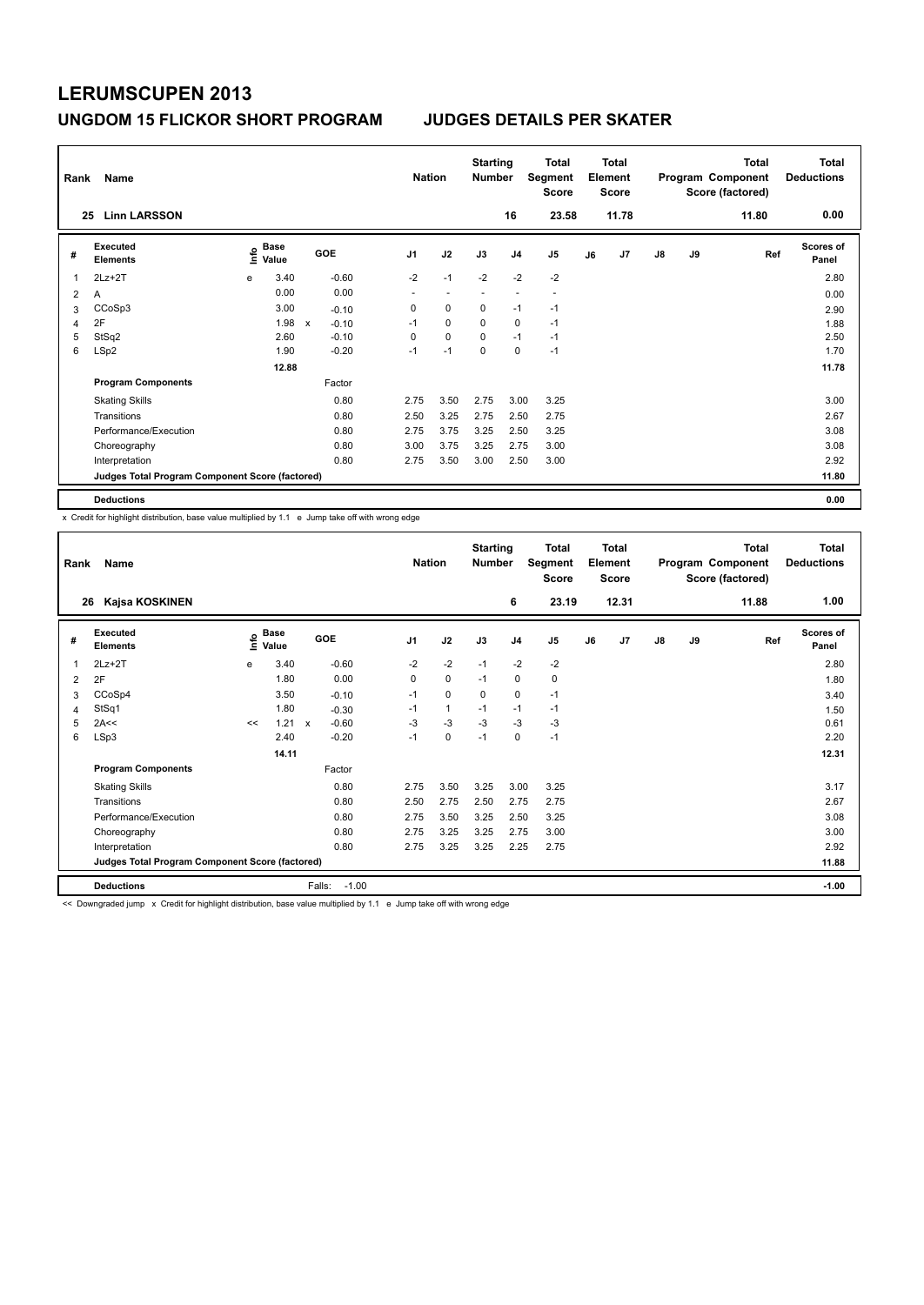| Rank<br>27 | Name<br>Rebecka JOHANSSON                       |       |                      |                           |         | <b>Nation</b>  |             | <b>Starting</b><br><b>Number</b> | 25             | <b>Total</b><br>Segment<br><b>Score</b><br>22.37 |    | <b>Total</b><br>Element<br><b>Score</b><br>11.25 |               |    | <b>Total</b><br>Program Component<br>Score (factored)<br>12.12 | Total<br><b>Deductions</b><br>1.00 |
|------------|-------------------------------------------------|-------|----------------------|---------------------------|---------|----------------|-------------|----------------------------------|----------------|--------------------------------------------------|----|--------------------------------------------------|---------------|----|----------------------------------------------------------------|------------------------------------|
|            |                                                 |       |                      |                           |         |                |             |                                  |                |                                                  |    |                                                  |               |    |                                                                |                                    |
| #          | Executed<br><b>Elements</b>                     | lnfo  | <b>Base</b><br>Value |                           | GOE     | J <sub>1</sub> | J2          | J3                               | J <sub>4</sub> | J5                                               | J6 | J <sub>7</sub>                                   | $\mathsf{J}8$ | J9 | Ref                                                            | <b>Scores of</b><br>Panel          |
| 1          | $2Lz+2T$                                        |       | 3.40                 |                           | $-0.20$ | 0              | $-1$        | $-1$                             | $\mathbf 0$    | $-1$                                             |    |                                                  |               |    |                                                                | 3.20                               |
| 2          | 2A<<                                            | <<    | 1.10                 |                           | $-0.60$ | $-3$           | $-3$        | $-3$                             | $-3$           | $-3$                                             |    |                                                  |               |    |                                                                | 0.50                               |
| 3          | CCoSp1                                          |       | 2.00                 |                           | 0.00    | 0              | 0           | $\Omega$                         | $\mathbf 0$    | $-1$                                             |    |                                                  |               |    |                                                                | 2.00                               |
| 4          | 2F                                              | e     | 1.98                 | $\boldsymbol{\mathsf{x}}$ | $-0.30$ | $-2$           | $-1$        | $-1$                             | $-1$           | $-1$                                             |    |                                                  |               |    |                                                                | 1.68                               |
| 5          | StSq1                                           |       | 1.80                 |                           | 0.00    | 0              | $\mathbf 0$ | $\mathbf 0$                      | $-1$           | 0                                                |    |                                                  |               |    |                                                                | 1.80                               |
| 6          | LSp2                                            |       | 1.90                 |                           | 0.17    | 1              | $\mathbf 0$ | $\mathbf 0$                      | $\mathbf{1}$   | $\mathbf 0$                                      |    |                                                  |               |    |                                                                | 2.07                               |
|            |                                                 | 12.18 |                      |                           |         |                |             |                                  |                |                                                  |    |                                                  |               |    |                                                                | 11.25                              |
|            | <b>Program Components</b>                       |       |                      |                           | Factor  |                |             |                                  |                |                                                  |    |                                                  |               |    |                                                                |                                    |
|            | <b>Skating Skills</b>                           |       |                      |                           | 0.80    | 3.00           | 3.25        | 3.00                             | 2.75           | 3.25                                             |    |                                                  |               |    |                                                                | 3.08                               |
|            | Transitions                                     |       |                      |                           | 0.80    | 2.75           | 2.50        | 3.00                             | 2.50           | 2.75                                             |    |                                                  |               |    |                                                                | 2.67                               |
|            | Performance/Execution                           |       |                      |                           | 0.80    | 3.25           | 3.25        | 3.25                             | 3.00           | 3.25                                             |    |                                                  |               |    |                                                                | 3.25                               |
|            | Choreography                                    |       |                      |                           | 0.80    | 3.00           | 3.25        | 3.25                             | 2.50           | 3.00                                             |    |                                                  |               |    |                                                                | 3.08                               |
|            | Interpretation                                  |       |                      |                           | 0.80    | 2.75           | 3.00        | 3.25                             | 3.00           | 3.25                                             |    |                                                  |               |    |                                                                | 3.08                               |
|            | Judges Total Program Component Score (factored) |       |                      |                           |         |                |             |                                  |                |                                                  |    |                                                  |               |    |                                                                | 12.12                              |
|            | <b>Deductions</b>                               |       |                      | Falls:                    | $-1.00$ |                |             |                                  |                |                                                  |    |                                                  |               |    |                                                                | $-1.00$                            |

<< Downgraded jump x Credit for highlight distribution, base value multiplied by 1.1 e Jump take off with wrong edge

| Rank | Name                                            |                       |       |                                      | <b>Nation</b>  |      | <b>Starting</b><br><b>Number</b> |                | <b>Total</b><br>Segment<br><b>Score</b> |    | <b>Total</b><br>Element<br><b>Score</b> |    |    | <b>Total</b><br>Program Component<br>Score (factored) | Total<br><b>Deductions</b> |
|------|-------------------------------------------------|-----------------------|-------|--------------------------------------|----------------|------|----------------------------------|----------------|-----------------------------------------|----|-----------------------------------------|----|----|-------------------------------------------------------|----------------------------|
| 28   | <b>Molly BENGTSSON</b>                          |                       |       |                                      |                |      |                                  | 21             | 21.03                                   |    | 8.85                                    |    |    | 12.18                                                 | 0.00                       |
| #    | Executed<br><b>Elements</b>                     | $\sum_{i=1}^{n}$ Base |       | <b>GOE</b>                           | J <sub>1</sub> | J2   | J3                               | J <sub>4</sub> | J <sub>5</sub>                          | J6 | J7                                      | J8 | J9 | Ref                                                   | <b>Scores of</b><br>Panel  |
| 1    | $2F+2T$                                         |                       | 3.10  | $-0.60$                              | $-2$           | $-2$ | $-2$                             | $-2$           | $-3$                                    |    |                                         |    |    |                                                       | 2.50                       |
| 2    | 2A<<                                            | <<                    | 1.10  | $-0.60$                              | $-3$           | $-3$ | $-3$                             | $-3$           | $-3$                                    |    |                                         |    |    |                                                       | 0.50                       |
| 3    | LSp1                                            |                       | 1.50  | 0.00                                 | 0              | 0    | $\mathbf 0$                      | $\mathbf 0$    | 0                                       |    |                                         |    |    |                                                       | 1.50                       |
| 4    | StSqB                                           |                       | 1.50  | $-0.30$                              | $-1$           | 0    | $-1$                             | $-1$           | $-1$                                    |    |                                         |    |    |                                                       | 1.20                       |
| 5    | 1Lo                                             |                       | 0.55  | $-0.30$<br>$\boldsymbol{\mathsf{x}}$ | $-3$           | $-3$ | $-3$                             | $-3$           | $-3$                                    |    |                                         |    |    |                                                       | 0.25                       |
| 6    | CCoSp3                                          |                       | 3.00  | $-0.10$                              | 0              | $-1$ | $\mathbf 0$                      | 0              | $-1$                                    |    |                                         |    |    |                                                       | 2.90                       |
|      |                                                 |                       | 10.75 |                                      |                |      |                                  |                |                                         |    |                                         |    |    |                                                       | 8.85                       |
|      | <b>Program Components</b>                       |                       |       | Factor                               |                |      |                                  |                |                                         |    |                                         |    |    |                                                       |                            |
|      | <b>Skating Skills</b>                           |                       |       | 0.80                                 | 3.00           | 3.25 | 3.25                             | 2.75           | 3.00                                    |    |                                         |    |    |                                                       | 3.08                       |
|      | Transitions                                     |                       |       | 0.80                                 | 3.00           | 2.75 | 3.00                             | 2.50           | 2.50                                    |    |                                         |    |    |                                                       | 2.75                       |
|      | Performance/Execution                           |                       |       | 0.80                                 | 3.00           | 3.25 | 3.25                             | 2.75           | 3.00                                    |    |                                         |    |    |                                                       | 3.08                       |
|      | Choreography                                    |                       |       | 0.80                                 | 3.25           | 3.25 | 3.50                             | 2.75           | 3.25                                    |    |                                         |    |    |                                                       | 3.25                       |
|      | Interpretation                                  |                       |       | 0.80                                 | 3.25           | 3.00 | 3.50                             | 2.50           | 3.00                                    |    |                                         |    |    |                                                       | 3.08                       |
|      | Judges Total Program Component Score (factored) |                       |       |                                      |                |      |                                  |                |                                         |    |                                         |    |    |                                                       | 12.18                      |
|      | <b>Deductions</b>                               |                       |       |                                      |                |      |                                  |                |                                         |    |                                         |    |    |                                                       | 0.00                       |